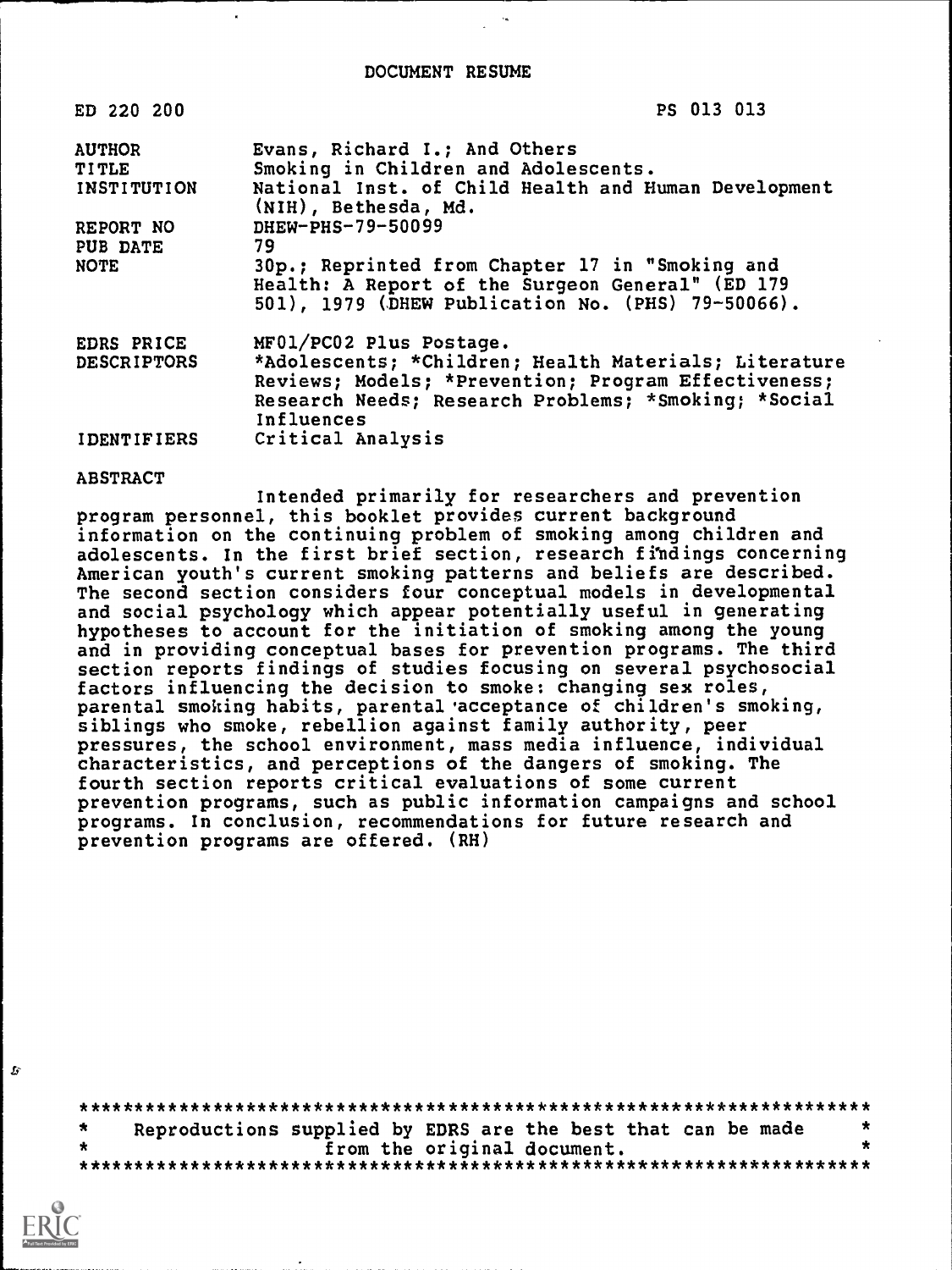# **SMOKING PHILDREN CENTS**

NATIONAL INSTITUTE OF EDUCATION EDUCATIONAL RESOURCES INFORMATION<br>CENTER (ERIC)

- CENTER IERICI<br>This document has been reproduced as received from the person or organization originating it
- XMinor changes have been made to improve reproduction quality,
- points of view or opinions stated in this docu ment do not necessarily represent officiel NIE position or poficy,

and Health: A Report of the Surgeon Gene

 $\blacktriangleright$ C  $\mathbb{C}^\mathfrak{H}$ r=i  $\overline{\phantom{a}}$  $52$ 

U.S. DEPARTMENT OF HEALTH, EDUCATION AND WELFARE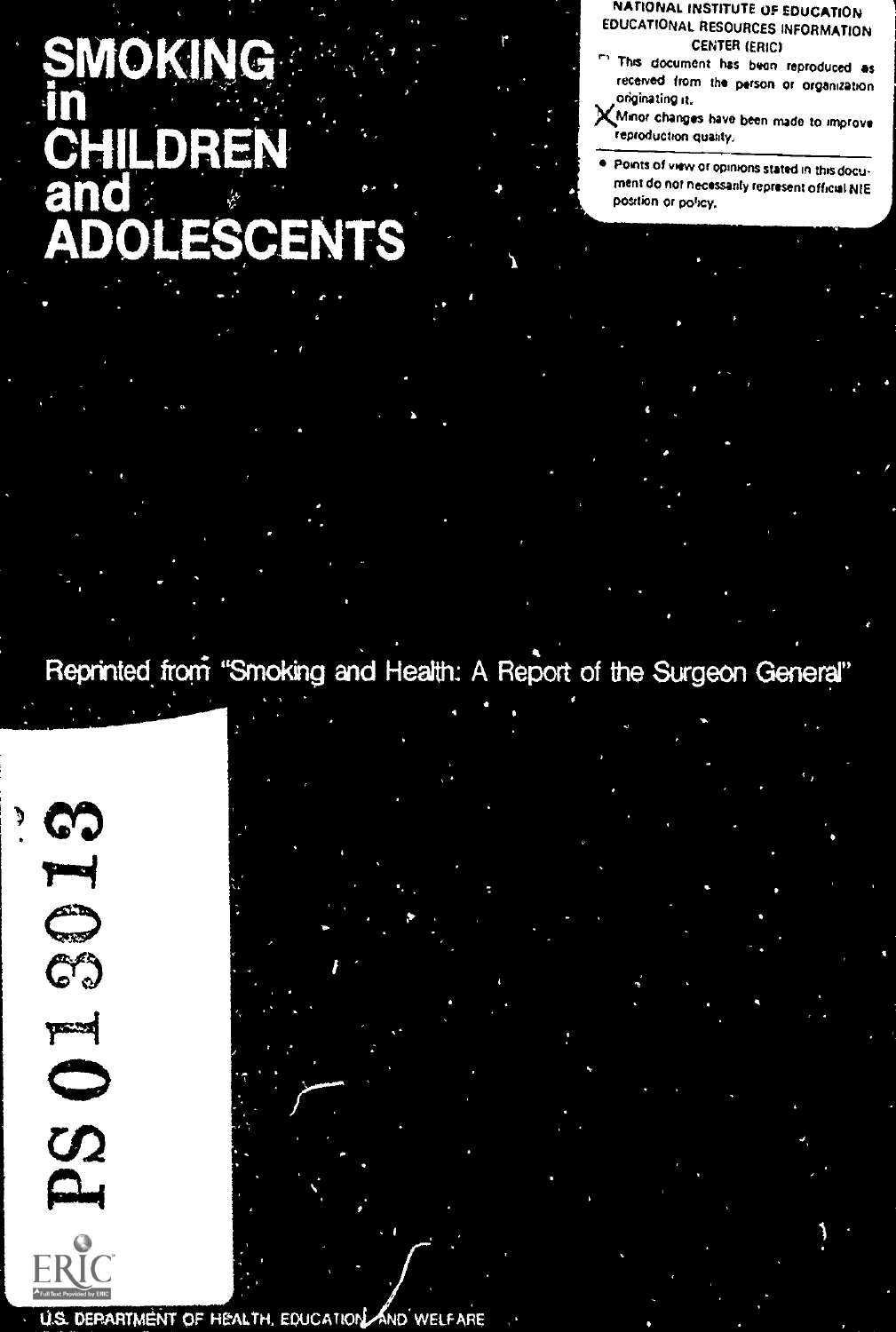# National Institute of Child Health and Human Development

## Authors

National Institute of Child Health and Human Development. Richard I. Evans, Ph.D., Professor of Psychology, Department of Psychology, University of Houston, Allen Henderson, M.A., Peter Hill, M.A., and Bettye Raines, B.A., Predoctoral Research Fellows, Department of Psychology, University of Houston, Houston, Texas.

This material appears as Chapter 17 in Smoking and Health A Report of the Surgeon General , published in 1979 by the U.S. Department of Health, Education, and Welfare. Public Health Service (DHEW Publication No. (PHS) 79-50066)

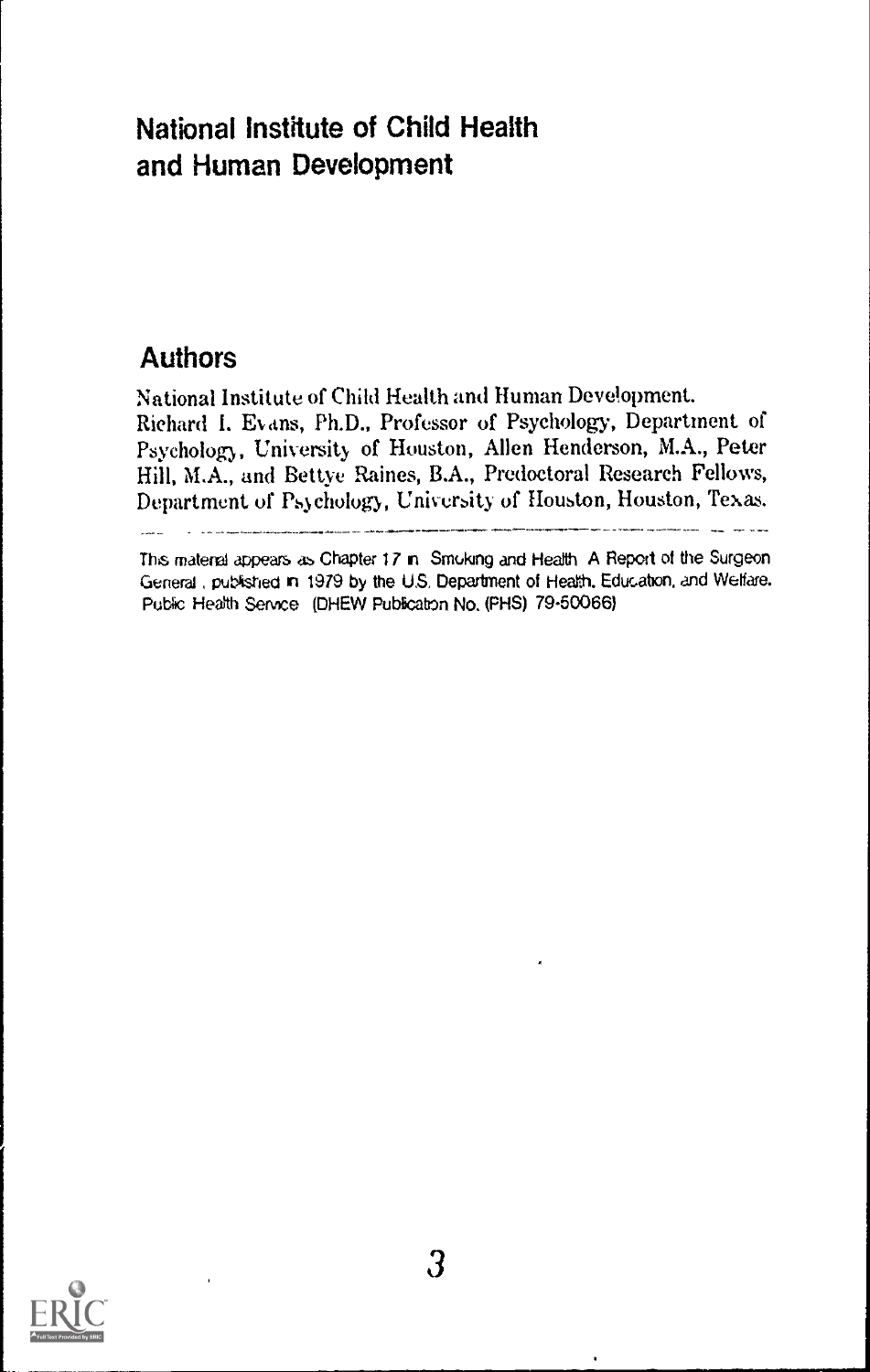# **CONTENTS**

| Relevant Conceptual Models in Developmental and Social |
|--------------------------------------------------------|
| Typical Psychosocial Influences on                     |
|                                                        |
|                                                        |
|                                                        |
| Parental Acceptance of Children's Smoking13            |
|                                                        |
| Rebellion Against Family Authority  14                 |
|                                                        |
|                                                        |
|                                                        |
|                                                        |
| Perceptions of Dangers of Smoking17                    |
| Critical Evaluations Of Some Current                   |
|                                                        |
| Public Information Campaigns17                         |
|                                                        |
|                                                        |
| Some Recommendations for Future Research and           |
|                                                        |
|                                                        |

4



ï

 $\sim$   $_{\odot}$ 嘲弄异种  $\ddot{\mathbf{3}}$ 

 $\mathbf{A}$ 

A

 $\ddot{\phantom{1}}$ 

 $\frac{1}{4}$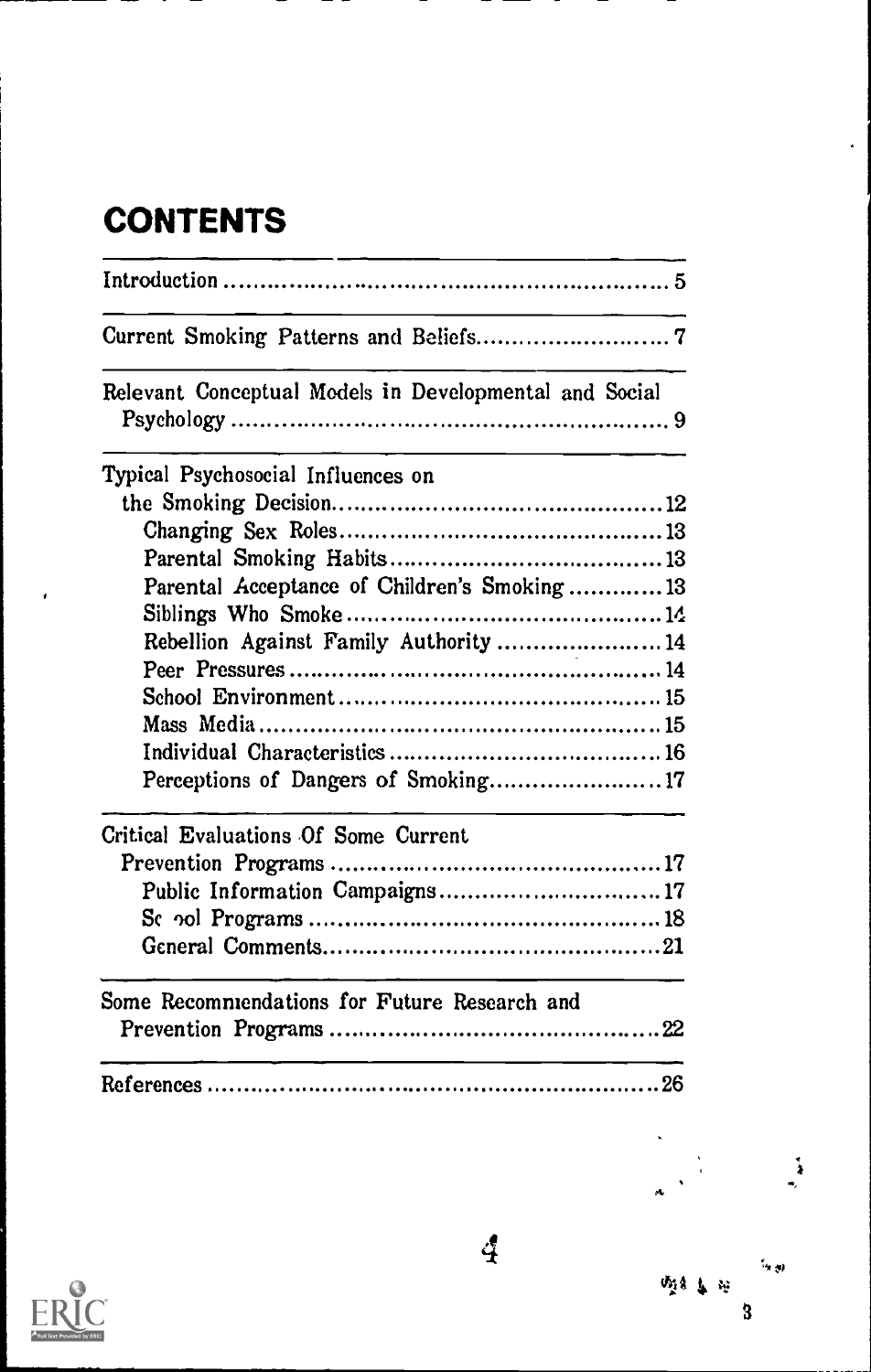#### Introduction

In spite of a decrease in adult smoking since the dissemination of the 1964 U.S. Surgeon General's Report on Smoking and Health, there is discouraging evidence that smoking among teenage boys is remaining virtually constant and among teenage girls it is actually increasing. It is apparent that more knowledge is needed concerning the way in which the psychosocial factors that may contribute to the initiation of smoking can be applied to the development of effective strategies to deter the onset of smoking.

It is possible that prevention programs directed at children and adolescents have generally placed too much confidence in merely communicating knowledge about the dangers of smoking. Developers of these programs may assume that such fear arousal will in itself be sufficient to thwart smoking. In fact, as will be amplified later in this chapter, by the time children reach junior high school, almost all of them believe smoking is dangerous. It appears that communications concerning the dangers of smoking whether delivered from szhools, churches, voluntary agencies, mass media, the family, peers, governmental agencies, industrial organizations, consumer organizations, or labor unions (individually or collectively) have, indeed, been effective in persuading children and adolescents that smoking is dangerous. However, it is also evident that fear of the consequences of smoking may in itself not be sufficient to discourage a substantial number of children from beginning to smoke when they approach adolescence.

Some investigators in this field have contended that at an earlier level of the child's development, perhaps between the ages of 4 to 9 or 10, the child takes quite literally the dangers of smoking. In fact, it is often observed at this level of development that children may be especially worried if they observe a parent or older sibling smoking. They will admonish them to stop smoking because it "can cause cancer or a heart attack." Yet as they approach adolescence, many of these same children will begin smoking.

Responses from the teenagers themselves suggest that peer pressure to smoke may be one of the major influences. There is also some evidence that the moking parent becomes a model for the child. If both parents smoke there is a greater likelihood that the child will begin smoking than if only one parent smokes or if neither parent smokes. But even if one parent smokes, this may influence the child to smoke more than if neither parent smokes. Interestingly, if an older sibling and both parents smoke the child is about four times more likely to smoke than if there were no smokers in the family.

The influence of the mass media in the initiation of smoking is somewhat more difficult to establish. Smokers are depicted in films and television, as well as in cigarette advertising which tends to portray them in interesting and exciting environments, suggesting that attractive, desirable people tend to smoke. This would logically be

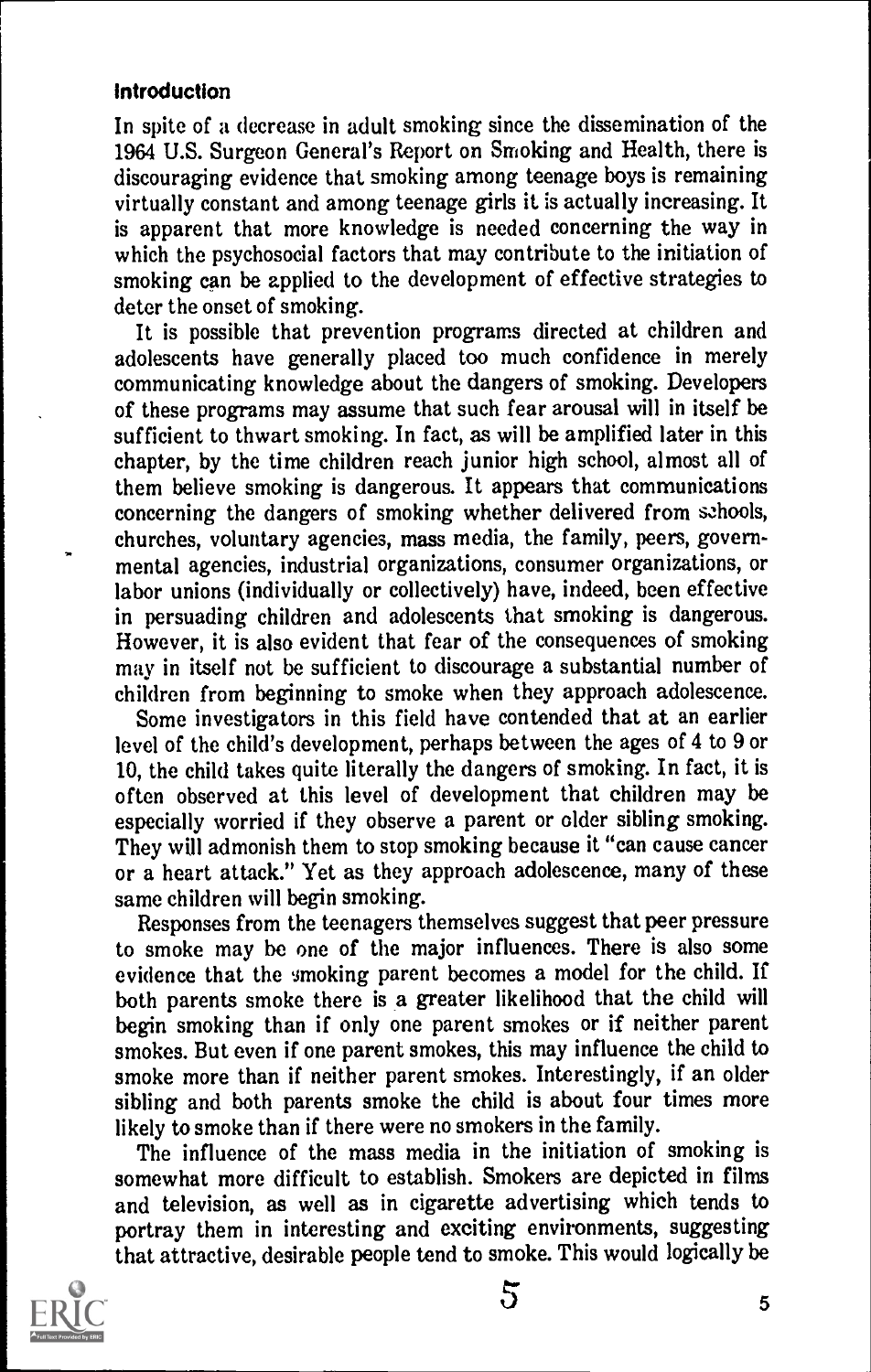expected to influence children and teenagers much as the media and advertising affect the behavior of adults. Yet, the relationship between exposure to the mass media and the initiation of smoking is difficult to isolate from the other concurrent influences to which the child is exposed. In fact, a variety of psychosocial influences may interact to influence some children to begin smoking.

Some investigators examining the issue of why fear arousal may often have such a limited effect on health behavior suggest that much of the information communicated to children concerning smoking and its dangers may be too general and not sufficiently personalized. Also, the suggested harmful effects of smoking in many smoking control messages violate the concept of "time perspective." As children grow older they recognize that people around them who smoke do not die instantly and that heart attacks or cancer are not a certainty. They may need to be exposed to evidence that smoking has immediate physiological effects on the body. Younger adolescents particularly live in the present and are not preoccupied with the future. Emphasizing what might happen to them when they are much older may not be an effective way to persuade many of them to resist the pressures to begin smoking.

Becoming a smoker may have the immediate value to some teenagers of being accepted by their peers, feeling more mature because smoking is an adult behavior forbidden to the child, providing a level of physiological stimulation and pleasure, and might even serve the function of an act of defiance to authority figures. The prevention programs reviewed rarely incorporate such concepts. Bather, they focus primarily on information relating to the long-term dangers of smoking.

Furthermore, too few of the prevention programs are evaluated with sufficient rigor. As a result, in the same sense that there is insufficient basic behavioral research to link clearly many psychosocial factors to the initiation of smoking in children and adolescents, it is difficult to determine if many prevention programs significantly deter the onset of addictive smoking. Even if a program results in increased knowledge concerning the long-term dangers of smoking, in the absence of valid evidence of a direct impact on the incidence of smoking itself, it is possible that many widely disseminated prevention programs are, in the long-run, of only questionable value in actually deterring smoking. All of this suggests many avenues for future research and prevention programs.

To elaborate on the various points discussed above, the sections which follow deal with current smoking patterns and beliefs, relevant conceptual models in developmental and social psychology, typical psychosocial influences in the smoking decision, critical evaluations of some current prevention programs, and finally, some recommendations for future research and prevention programs.

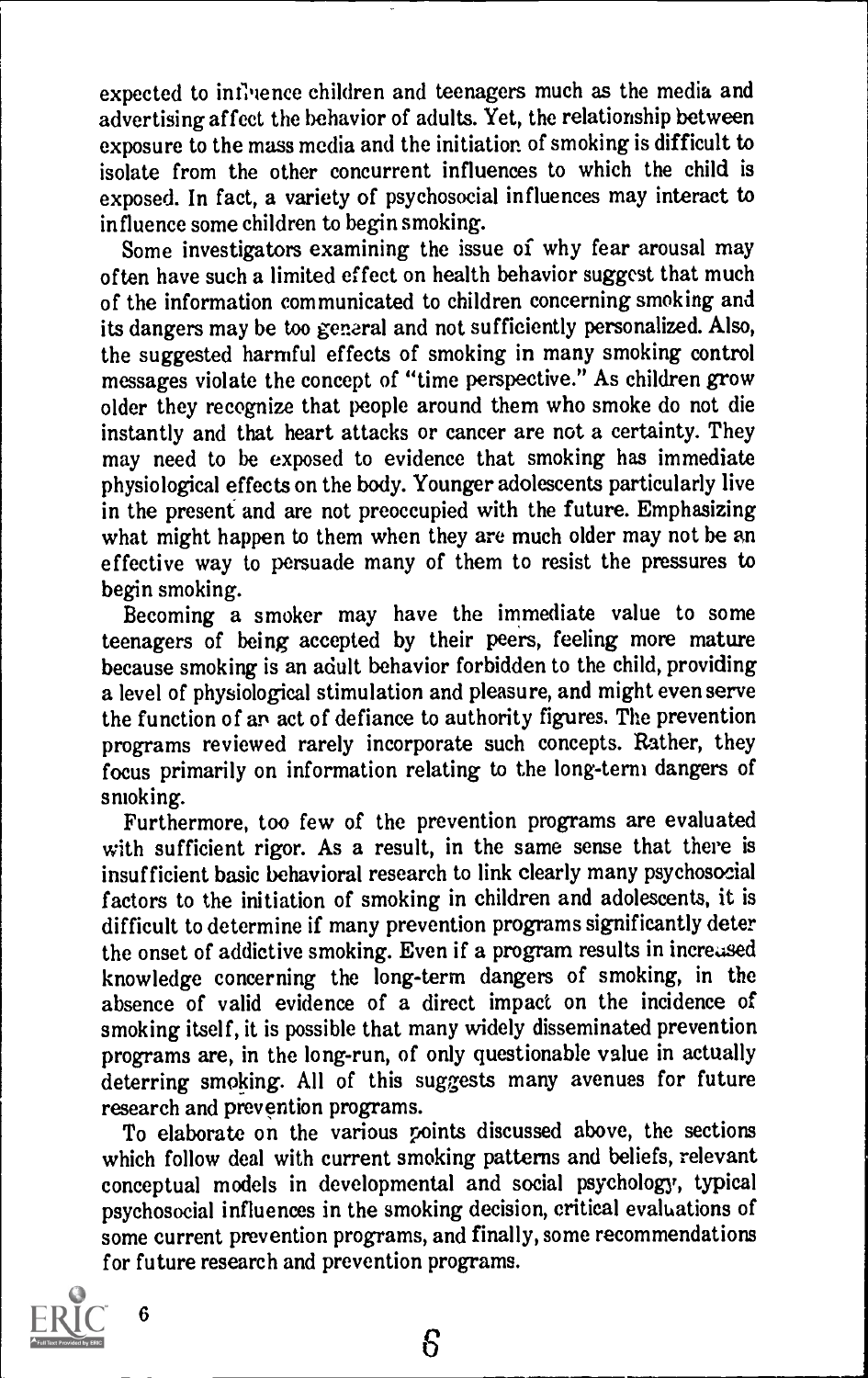### Current Smoking Patterns and Geliefs

While cigarette smoking in the United States for adults over age 21 has declined, there has been a growth in the amount of smoking among the pre-adult population, primarily due to a dramatic increase in smoking among teenage girls  $(61)$ . But care needs to be exercised when interpreting the findings of the studies reported since definitions of such terms as "regular smoker," "occasional smoker," "experimental smoker," and "nonsmoker," vary from one study to the next. For example, four national surveys conducted at 2-year intervals from 1968 through 1974 by the National Clearinghouse for Smoking and Health (61, 86) define a current regular smoker as one who smokes one or more cigarettes per week. On the other hand, an antismoking education study conducted at the University of Illinois (18) defines a current regular smoker as one who smokes cigarettes just about every day. Also contributing to the ambiguity of results is the way in which the categorization of frequency of smoking is dealt with in the analysis of results. For example, in the four national surveys previously cited, experimental smokers (those who have smoked at least a few puffs but less than one hundred cigarettes) were combined with nonsmokers in the analysis of the data. Experimental smokers are extremely important and should not be neglected in data analysis since experimental smoking is obviously the initial step toward confirmed smoking (42).

In the four surveys  $(61)$  conducted by the National Clearinghouse, approximately 16 percent of the teenage population, aged 12 to 18, were current regular smokers in 1974. The rate of regular smoking for the same age group in 1968 was approximately 12 percent. In the first survey, only about half as many girls as boys regularly smoked, but by 1974 this difference had virtually disappeared. In fact, regular smoking had slightly decreased for boys from 1970 to 1974, but this decrease was easily offset by the dramatic rise in smoking by girls.

Relevant to the problem of teenage smoking is the age of initiation of smoking. A significantly larger percentage of regular smokers aged 12 to 14 were reported among teenagers in 1974 (approximately 12 percent) than in 1968 (approximately 6 percent). This increase in regular smoking at younger ages suggests that the average age of the initiation of smoking is decreasing.

Further evidence concerning the age of initiation of smoking is available from retrospective data reflecting self-estimates of onset of smoking in the Current Population Surveys of 1955 and 1966 (1). No analysis of age trends in smoking initiation among males was reported since the number of male respondents was low, particularly in the 1966 survey. However, the responses from the female respondents, regardless of their current age, suggest a shift in the initiation of smoking to





'7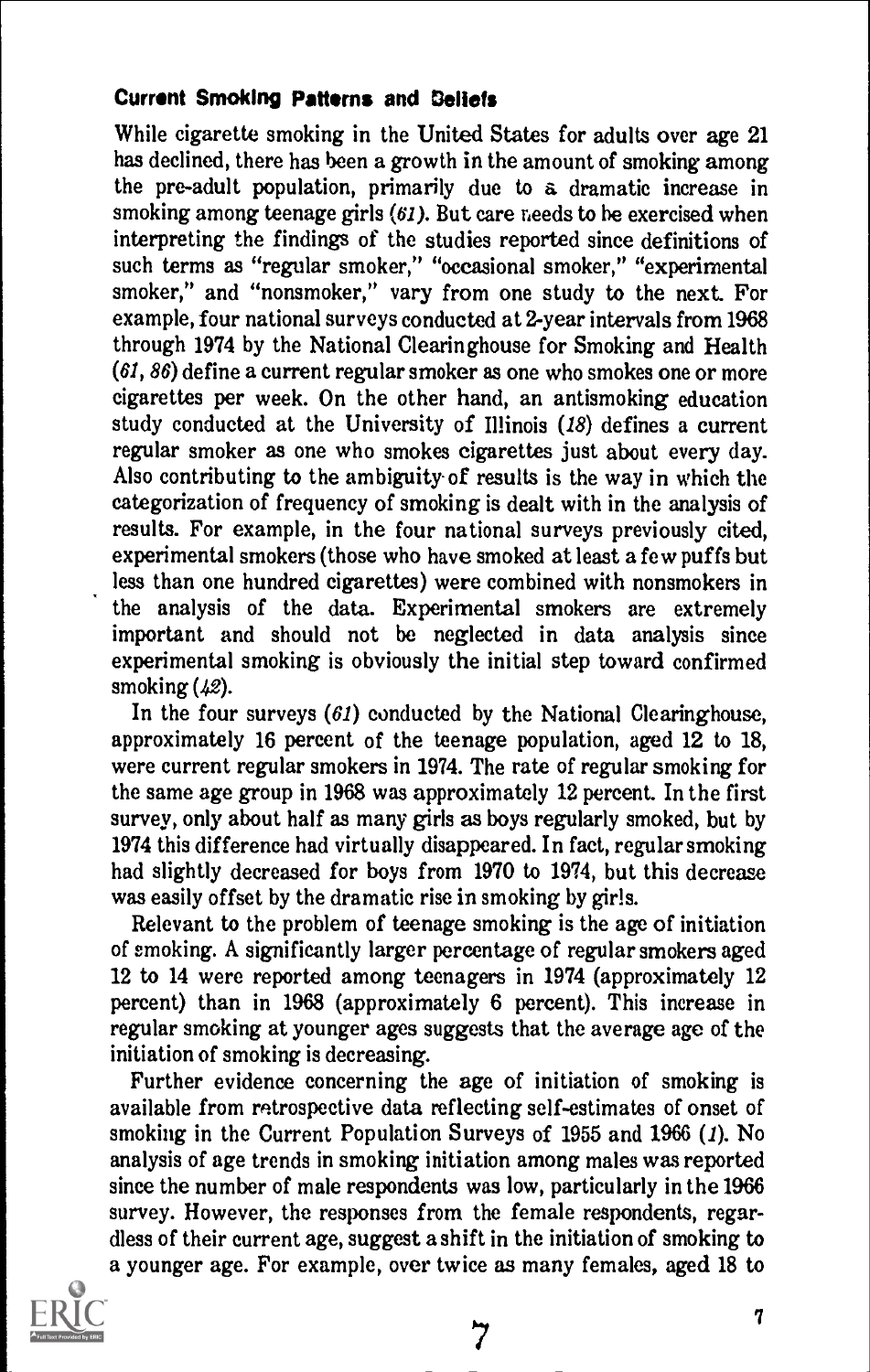24, classified themselves as regular smokers by age 15 in 1966 than did the respondents of the same age group in 1955.

In the national surveys between 1968 and 1974 (61) the relationship between various factors related to socioeconomic status and smoking were examined. For example, teenagers who are employed outside the home are twice as likely to smoke as teenagers who are not employed. Also, educational and vocational aspirations are related to smoking. Students who plan to go to college are the least likely to smoke. A study conducted by Borland and Rudolph (9) determined that socioeconomic status bears some relationship to smoking in high school s:udents (children in lower socioeconomic levels are more likely to smoke), but socioeconomic status correlates less with smoking than parental smoking or poor scholastic performance (although all three variables are themselves correlated).

The literature fails to address adequately the initiation of pre-adult smoking. Rather, the emphasis is on "regular" smokers. Nevertheless. inferences from such data may be helpful in suggesting factors that are related to the initiation of smoking.

As would be expected, beliefs of tecnagers about smoking are related to whether or not they smoke. Of course, smokers generally . hold more favorable attitudes toward smoking than do nonsmokers (65, 75). Nevertheless, data (59) suggest that even teenage smokers seldom consider the decision to smoke a wise decision. For example, 77 percent of smokers believe that it is better not to start smoking than to have to quit. Over half of the teenage smokers believe that cigarette smoking becomes harmful after just  $\overline{1}$  year of smoking. Eighty-four percent say it is habit forming, while 68 percent agree that it is a bad habit. Of all teenagers, 78 percent believe that cigarette smoking can cause lung cancer and heart disease. Eighty-seven percent of all teenagers and 77 percent of teenage smokers believe that smoking can harm their health. The vast majority of teenagers consider smoking as habit forming, but almost two-thirds do not feel that becoming addicted to smoking is an imminent threat to their health. Experimental smoking is considered safe.

Fishbein (84) cites evidence from a study conducted for the American Cancer Society in 1975 which suggests that teenage smoking is perceived by teenagers as more prevalent than it actually is. Eightythree percent of the teenagers in this survey tend to think of other teenagers as being smokers rather than nonsmokers.

Finally, it should be pointed out that knowledge or beliefs about the dangers of smoking are often confused with attitudes toward smoking (10). Attitudes may be much more complex than simple beliefs about the harmful effects of smoking. Various factors influencing the complexity of attitudes toward smoking are discussed in the most recent report of the four national surveys mentioned earlier (61). These factors include the adverse effects of smoking on the individual's

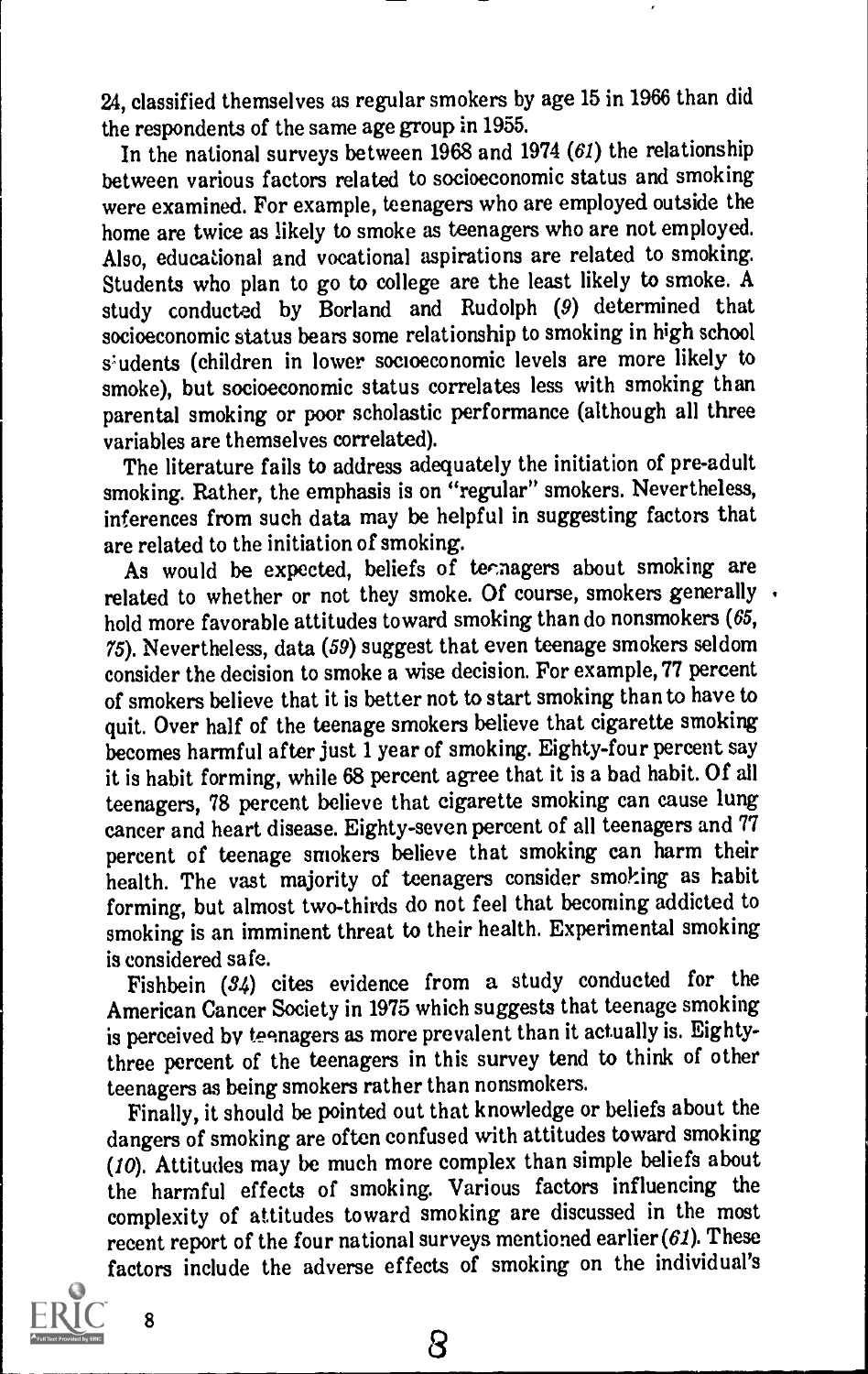health and on the environment (pollution), the psychological and socioiogical benefits of smoking (e.g., "makes you feel good"), rationalizations that allow smoking, perceptions of reasons for smoking and for smoking initiation, the negative stereotypes concerning smokers, attitudes toward authority, and control over one's destiny.

In essence, when considering both current smoking patterns and beliefs among children and adolescents, the factors related to smoking can be categorized in terms of perceived psychosocial benefits versus actual threats to health. Considering this dichotomy, the suggestion of the U.S. Public Health Service (61) should not be ignored:

It is futile to continue to tell teenagers that smoking is harmful and that they shouldn't do it. They know that it is harmful. Most do not want to do it. The most effective thing that we can do is to help them to understand the benefits of smoking as compared with the costs and dangers so that they will have the facts that they need in order to make a thoughtful decision as to whether to smoke or not to smoke (p. 27).

#### Relevant Conceptual Models in Developmental and Social Psychology

Understanding the factors involved in the initiation of smoking among children and adolescents is a complex endeavor demanding the utilization of diverse conceptualizations. This section will consider four representative conceptual models in developmental and social psychology that would appear to be potentially useful in generating hypotheses to account for the initiation of smoking among the young and in providing conceptual bases for prevention programs. These conceptualizations are Piaget's Cognitive Development Theory, Erikson's Theory of Psychosocial Development, Bandura's Social Learning Theory and McGuire's Persuasive Communication Model.

The Cognitive Developmental Theory of Piaget (26, 69), one of the most influential cognitive theories, is concerned with the nature and origin of knowledge. Piaget's view of the development of knowledge would appear to offer some applications to understanding the informational and decisional aspects of the initiation of smoking in the developing child.

Piaget views knowledge as developing out of the individual's adaptive interaction with the environment through the processes of assimilation (incorporation of concepts into existing cognitive structures) and accommodation (modification of cognitive structures). There are four major stages of intellectual development: (1) sensorymotor period (birth to 2 years), involving simple perceptual and motor adjustments to immediate environmental phenomena; (2) preoperational period (2 to 7 years), involving a preconceptual phase (the

 $\sim$  9

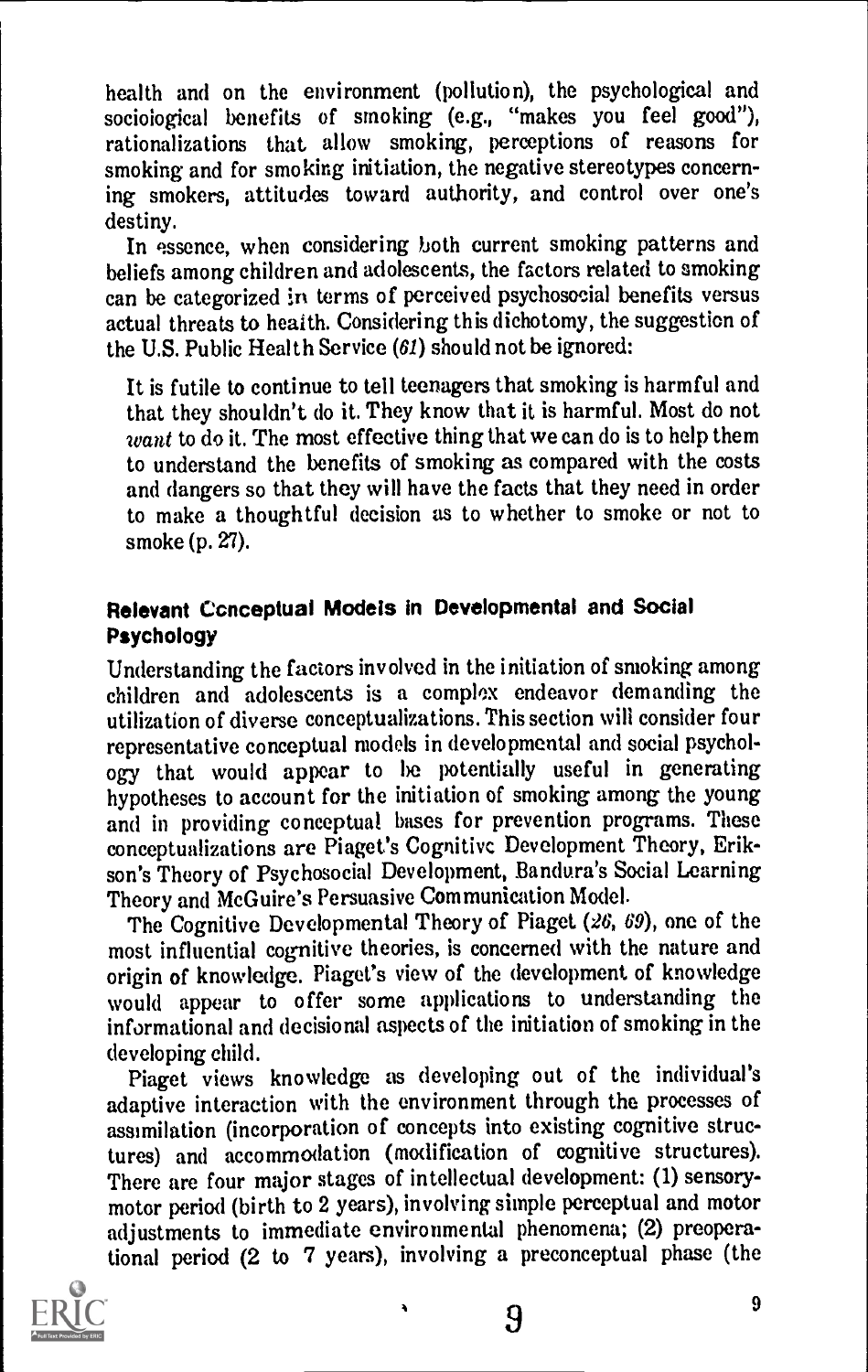emergence of linguistic skills and symbol construction abilities) and an intuitive phase (the emergence of more complex thoughts, images, and classification abilities based on perceptual similarity instead of logical considerations); (3) concrete operational period  $(7 \text{ to } 11 \text{ years})$ , involving reversible intellectual operational ability (utilizing a mental representation of a series of actions), conservational ability (rsalizing that quantity remains invariant despite perceptual transformations), a clearly defined concept of class inclusion, and the ability to take the viewpoint of another; and (4) formal operational period (11 to 15 years) involving the realization that reality is but one of a set of all possibilities. Thinking in this last stage is characterized by hypothetical-deductive reasoning, combinational analysis (consideration of multiple factors), propositional and rule-governed logic, and a futuristic perspective.

Piaget's ideas, especially those dealing with developing knowledge about the physical environment, have been extensively explored, although the investigation and application of his concepts involving adaptation to the social environment have only rarely been studied. The initiation of smoking, apparently an age-related behavior, appears most often to occur within the context of social interactions. Additionally, smoking involves an important decisional component requiring the utilization of cognitive or knowledge structures.

By the time they reach the seventh grade, the vast majority of children believe smoking is dangerous to one's health  $(31)$ . Yet despite this knowledge, many adolescents, aged 12 to 14, experiment with smoking, and roughly 4 to 5 percent will smoke regularly (weekly) (61). This situation suggests that "social adaptation" may override "intellectual adaptation" or knowledge, Knowledge of the dangers of smoking often motivates a preadoiescent to become a crusader against smoking, while the social pressures occurring during early adolescence may outweigh the effects of this concrete knowledge. So, the individual who had been at an earlier age an antismoking crusader may become a regular smoker or at least an experimental smoker as a teenager. This conflict between knowledge of the dangers of smoking and smoking suggests the possibility of observing the development of smoking within the Piagetian framework.

One contemporary psychoanalytic developmental model of consequence is Erikson's Theory of Psychosocial Development (24, 25) involving eight psychosocial crises. These crises are: (1) trust vs. mistrust (0 to 1 year), (2) autonomy vs. shame and doubt (2 to 3 years), (3) initiative vs. guilt (4 to 5 years), (4) industry vs. inferiority (6 to 11 years), (5) identity vs. role diffusion (12 to 18 years), (6) intimacy vs. isolation (young childhood), (7) generativity vs. stagnation (middle adulthood), and (8) ego integrity vs. despair (later adulthood). Of particular interest with reference to the initiation of smoking are Erikson's fourth and fifth psychosocial crises.

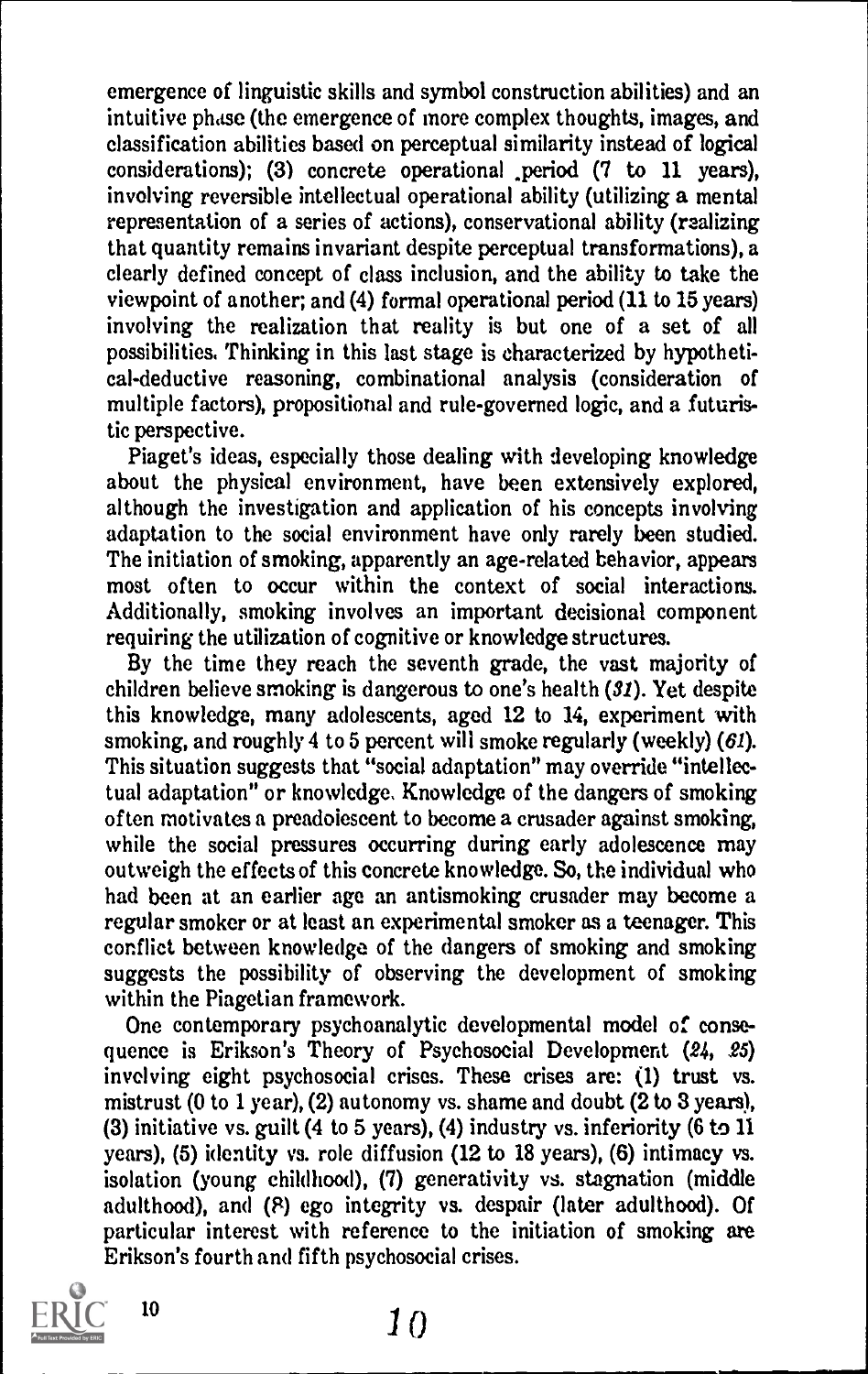Both the struggle to overcome inferiority and the effort to establish a self identity have been cited in one form or another by numerous researchers interested in interpreting the initiation of smoking in adolescents. For example, Erikson's "identity-crisis" in adolescence (being torn between the roles of child and adult) might be an interesting basis for explaining the apparent influence of peer pressure in the initiation of smoking, particularly if this notion were explored in some depth empirically.

A third contribution which has greatly influenced developmental and social psychology is Bandura's Social Learning Theory (6). Bandura's theory, which is concerned with imitative or modeling processes, would also seem to be useful in understanding the processes involved in the initiation of smoking. Social learning tneory emphasizes the roles played by vicarious, symbolic, and self-regulatory processes in the acquisition of behavior. Further, this theory suggests the importance of reciprocal determination or the continuous mutual interaction between self-generated and envirunmental determinants in exploring human behavior. Bandura sees social learning as governed by four component processes: attention, retention, motor reproduction, and motivation or incentive.

Smoking appears to be initiated as a result of social influences or, more particularly, the imitation of models such as peers, media stereotypes, and significant adults (e.g., parents and teachers) (27). Considering the nature of smoking, a behavior with possible delayed aversive consequences and often more immediate social reinforcing consequences (especially for children and adolescents), it would seem that investigating smoking within the social learning paradigm would generate many useful hypotheses concerning the initiation of smoking. For example, the impact on children of the models of smoking parents or the impact of smoking adult models depicted in the mass media could be further explored in the context of social learning.

Communications models which examine information processing hold some promise for understanding the factors underlying the initiation of smoking as well as for developing more effective prevention programs. McGuire's (53) Communication Persuasion Model, for example, analyzes the persuasive inipact of communications according to five component processes: attention, comprehension, yielding, retention, and action.

If the communicator wants the message to be accepted and acted upon, it is important to remember that individuals exposed to the message must be paying attention if communication is even to begin. Comprehension of the contents of the message is equally important. Yielding to or agreeing with the conclusions advocated in the message is vital if the communication is to have effects in the desired direction. Retention, or the maintenance of the induced agreement, is particularly important if the beliefs are to be operative when the individual is

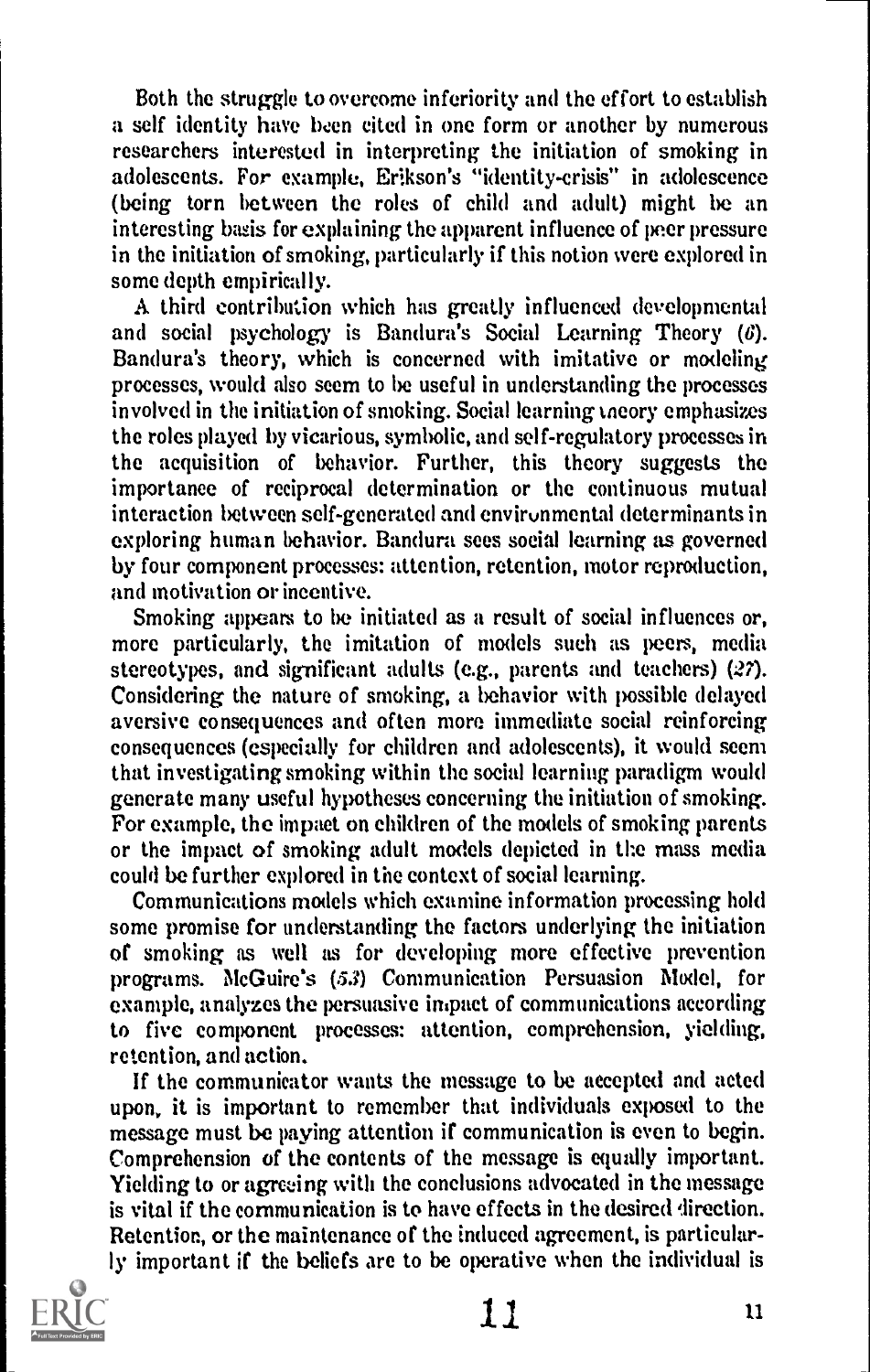challenged by exposure to inessages countering the accepted belief. By measuring the individual's response . to stall challenges. a useful evaluation of the impact of the communication on the subject, the degree of yield to the message, and the amount of resulting behavioral change or action resulting from the message may be obtained. McGuire's model would appear to be useful in both preparing and evaluating communications related to smoking prevention programs for children.

One of the most interesting aspects of McGuire's model is his "inoculation" approach to attitude change. McGuire suggests that existing attitudes may be strengthened by inoculating individuals against counter arguments to which they may be exposed. The application of this model to the pressures to initiate smoking would consist of "inoculating" adolescents against the social pressures to smoke which they may encounter al some future time. For example, Evans, et al.  $(31)$ , using this approach in filmed messages, acquaint adolescents with the nature of the various social pressures to smoke. In a second film, they are inoculated against these pressures by being presented coping "strategies" based on information obtained from adolescents themselves. Further variations of such an inoculation approach would appear to be a promising means of relating a concept in social asychology to the deterrence of smoking in children and adolescents.

#### Typical Psychosocial influences on the Smoking Deciston

As mentioned earlier, despite extensive educational efforts, the onset of smoking in school-aged children continues relatively unabated, with age and grade level at which smoking begins reflecting a downward trend from high school and junior high school into the elementary grades  $(61)$ . This trend has been reported consistently in the literature  $(x, 29, 84)$  and has grown at such an alarming rate that Kelson, et al. (40 refer to it as "the growing epidemic." It. is generally agreed that the most effective way to attack the problem would be to influence children not to initiate smoking  $(29, 88)$ . Developing strategies of deterrence is dependent upon identifying those influences that lead children to begin smoking. While not all influences have been identified, many of them can be discerned in the literature related to children and smoking. Predictably, the influences most frequently cited include the role of the family, pressures from peer groups, formal education programs, and the effects of messages transmitted through the mass media. To a lesser extent, studies that explore the influences of individual differences and environ.nental factors have ken reported.

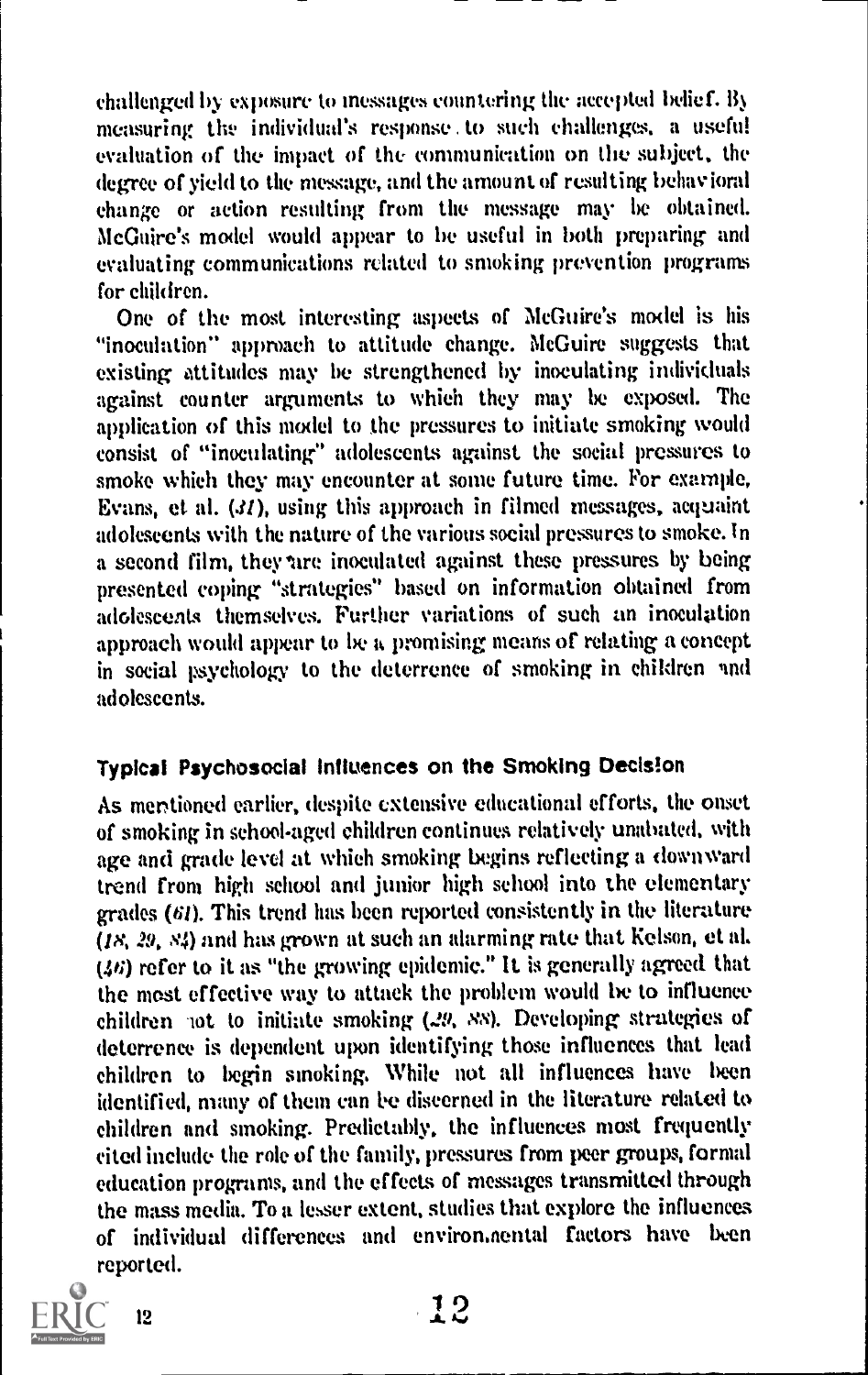#### Changing Sex Roles

As mentioned earlier, the disappearance of differences between the incidence of smoking of boys and girls is quite apparent (61). The reasons for these differences are not clearly established. Possible explanations, such as a differential impact of antismoking messages on the two sexes, have not yet been empirically demonstrated. Another possibility is that many social differences between the sexes are gradually disappearing in the light of the women's movement. A third possibility derives from the finding that smoking by teenage girls may have been perceived as more socially acceptable in 1974 than in 1968. This may have resulted in more honest self-reports of smoking; so instead of teenage girls actually smoking more, a more accurate indication of smoking by girls was being recorded.

#### Parental Smoking Habits

Parents who smoke clearly influence the smoking behavior of their children. In families where both parents smoke, 22.2 percent of the boys and 20.7 percent of the girls are also smokers, compared to 113 percent and 7.6 percent where neither parent smokes (61). These proportions have remained consistent over time. Merki (55) lists parental smoking habits as a major factor directly related to smoking by junior and senior high school students. Wohlford (89) uses identification theory to predict a direct relationship between parent and child smoking behavior. This relationship appears to be stronger for boys than for girls, a finding Wohl ford attributes to stronger peer influences relative to smoking for girls. A recent American Cancer Society study (38) seems to confirm this notion. Borland and Rudolph (9) indicate that parental smoking is the second best predictor of smoking behavior in high school students. Palmer (68) reports similar findings for junior high school students. Edson (23) discusses both parental modeling and children's efforts to combat parental smoking as a result of the School Health Curriculum Project. Evans, et al. (31), in a smoking-deterrence investigation, incorporate a positive message for coping with parental smoking models, emphasizing that children can resist the pressure to imitate parents who smoke. Programs designed to educate parents who smoke on how they may be influencing their children to smoke should be considered important components of prevention programs. Also, research should be encouraged to examine the precise effects on the child of the smoking parent.

#### Parental Acceptance of Children's Smoking

While parental approval of smoking has been suggested as a contributing factor in influencing children to smoke, Allegrante, et al (3) do not find parental approval to be a signficant factor, confirming Williams' (88) earlier conclusion that both smoking and nonsmoking

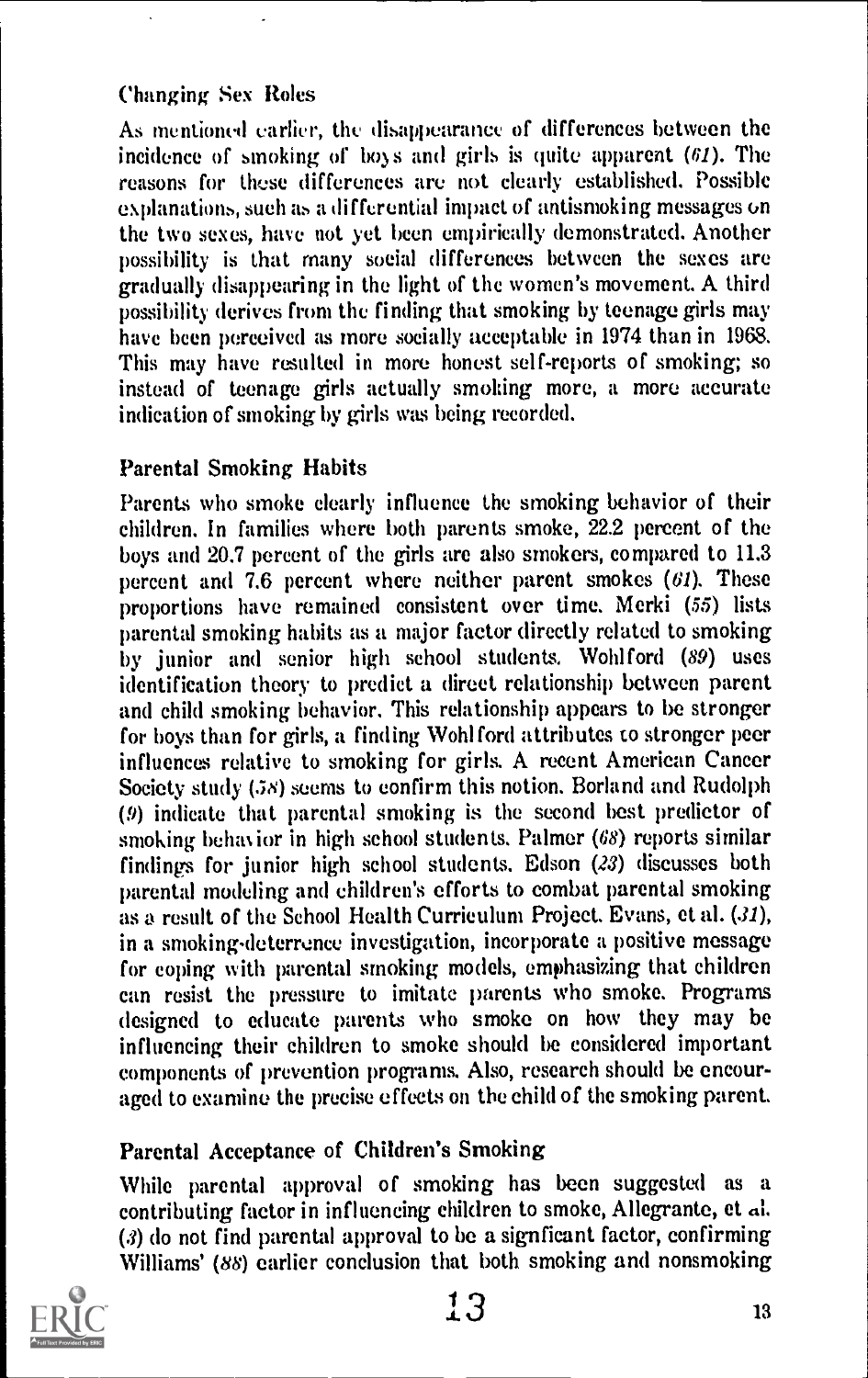junior high students report that their parents disapprove or would disapprove of their smoking.

#### Siblings Who Smoke

Although Piper, et al. (70) report no significant relationship between older siblings and the smoking behavior of the subjects in their longitudinal study, two major surveys (61, 88) implicate the smoking behavior of older siblings as a possible influence on younger children. Twenty-eight to thirty percent of the boys and 25 to 26 percent of the girls who report regular smoking also have older siblings who smoke. If an older sibling and both parents smoke, the child is four times as likely to smoke as a child who has no smoking model in the family (61). Williams also reports the lowest incidence (4.2 percent) of smoking in those children who live in a household where neither parent smokes and where there are older siblings, none of whom smoke.

#### Rebellion Against Family Authority

While cigarette smoking as a form of rebellion against family and adult authority has not received much attention in the literature, a recent survey  $(42)$  indicates that smoking among teenage girls may reflect rebellious, anti-authority behavior.

#### Peer Pressures

Peer pressure is widely assumed to be a significant causal factor in the initiation of smoking. The strong influence of peer group pressures is generally evident in young adolescents (28, 78), but the precise relationship of such pressure to the initiation of smoking is more difficult to establish.

In an intensive participant-observation study of ninth-grade students with a follow-up 2 years later, Newman (64) reports that peer pressure and conformity to group status norms were perceived by subjects to be major factors in smoking. The relationship was not as strong when the subjects were in the 11th grade, but was significantly different at both grade levels (63). A survey by Palmer (68) of more than 3,000 junior high school students finds that the prevailing peer model to be the single most important variable contributing to the onset of smoking in this age group.

In a longitudinal study of Canadian school children, Matthews (51) finds that peer influence was a major factor in the initiation of smoking in the population surveyed. The influence of peers seems to come from "best friend" relationships, rather than from large or diversified group pressure. In a multivariate study of correlative factors in youthful cigarette smoking, Levitt and Edwards (50) report that having a best friend or group of friends who smoke appears to be the best predictor of smoking in children from the 5th through the 12th

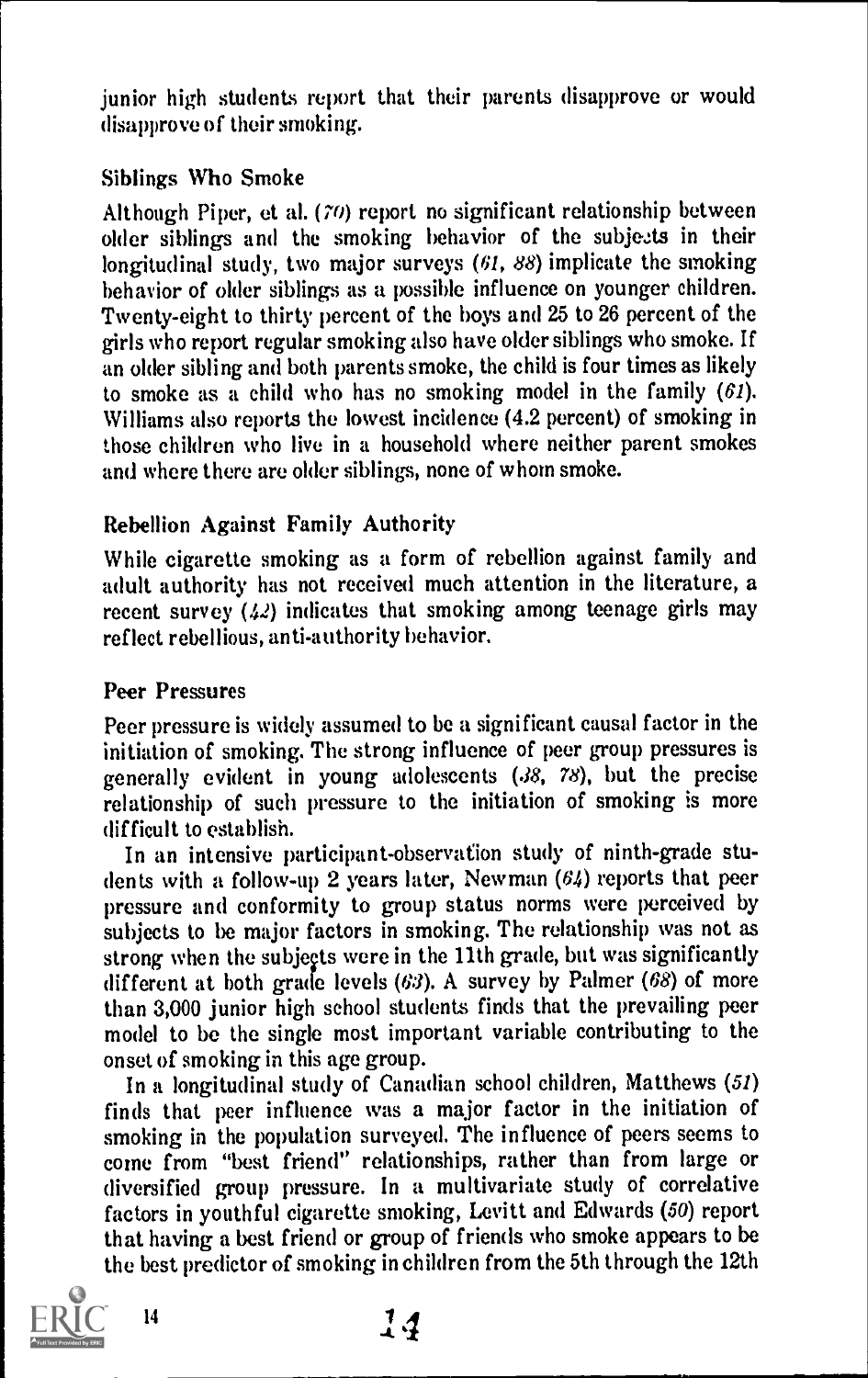grade. Bynner (13) finds the most important variable in explaining smoking behavior in English and Welsh schoolboys is the number of their friends who smoke. Williams (88) reviews a substantial number of studies which also conclude that pressures from peers and best friends are important influences to smoke.

In prevention programs, Newman (63) cautions against the utilization of nonsmoking student models whose general characteristics differ from those of the target population. The use of such models may alienate the target population against the antismoking message. Evans (27, 31) approaches the peer-pressure problem by presenting strategies for resisting peer pressure as filmed-sequence roles played by students selected from the target population.

#### School Environment

Specific school health education programs are addressed comprehensively in other chapters in this report. The dominant role of the school in the life of children and adolescents suggests the importance of the school environment in providing influences guiding the smoking decisions of children. Two important recommendations specified by the American Association for Health, Physical Education, and Recreation (4) are for schools to accept the responsibility for providing smoking education programs and for teachers and other school personnel to

implement these programs.<br>The role of teachers, health professionals, and other adult role models as exemplars for the young is examined by a number of researchers (16, 62, 80). It may be important that such adult role models make positive statements related to their position on smoking. For example, teenagers perceive teachers as likely to be smokers (42). Sixty-eight percent of the girls and 67 percent of the boys judge most teachers to be smokers. A recent American Cancer Society survey (5) states that only 23 percent of female teachers and 18 percent of male teachers actually smoke. Such a difference in actual and perceived smoking behavior indicates a lack of communication in an area that could be critical in influencing the smoking decision in children and young adolescents.

#### Mass Media

In a Task Force Report on Respiratory Diseases, the National Institutes of Health (60) states that mass media have been used extensively in antismoking efforts, but exactly how they influence behavior is unclear. Ward (87) reports that, in a study designed to ascertain attitudes toward television commercials and to analyze the effects of television advertising on adolescents, the television medium appears to influence the formation of ideas and attitudes, yet does not "trigger" adolescents to buy a product. Ward's study indicates that cigarette ads are perceived by teenagers as hypocritical and are listed  $\frac{1}{2}$ 

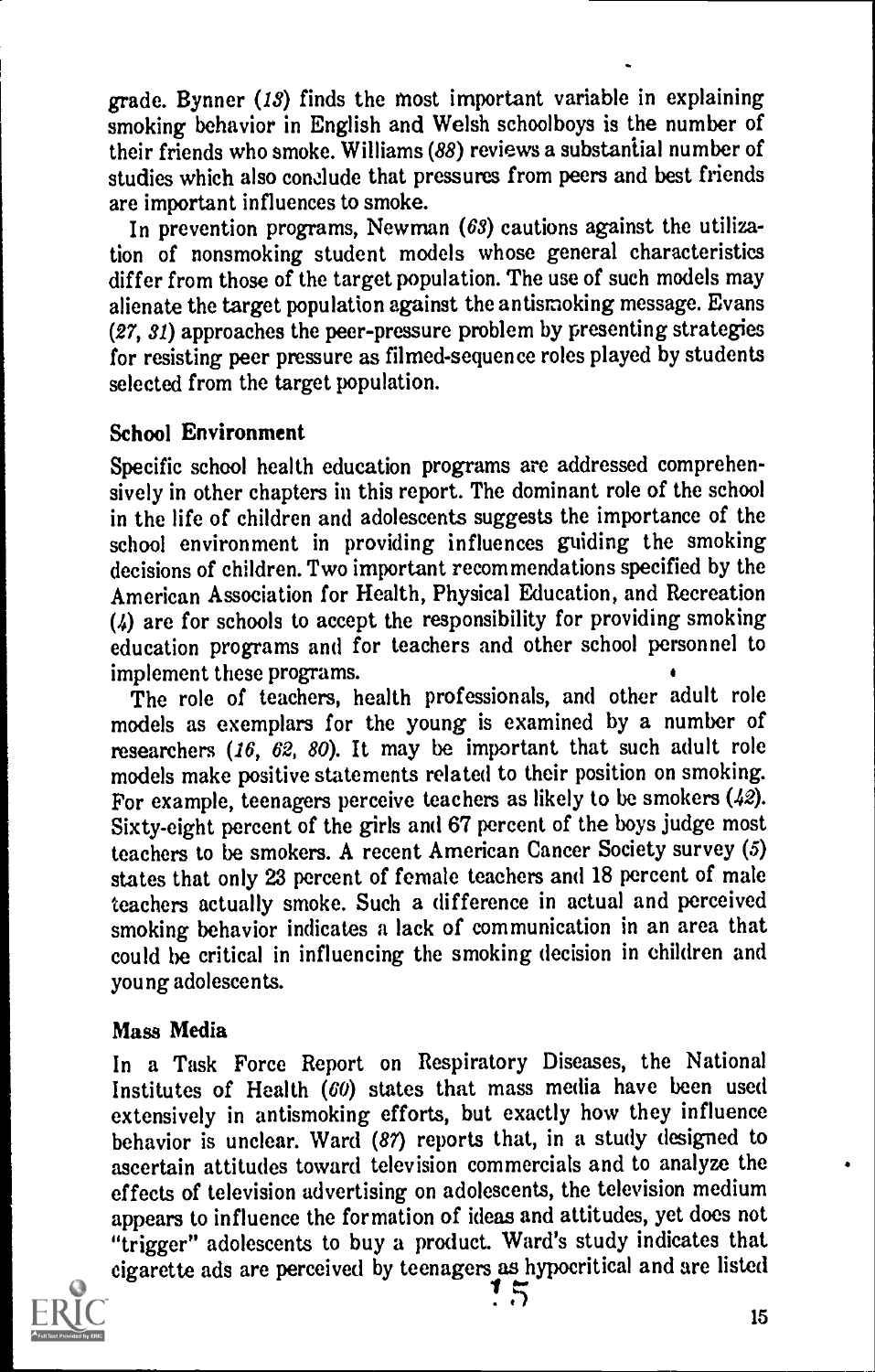as "least-liked" while antismoking ads are perceived as "straightforward" and are liked. The effects of messages in other media, such as billboards, magazines, and displays need to be more precisely studied. Mendelsohn (54) concludes that, in general, current mass media efforts to educate the public concerning health issues are disappointing. It is possible that because of cognitive and social differences in various development stages of children and adolescents, mass communications may not be the most appropriate means to reach children and adolescents with smoking-deterrence messages. More specifically, targeted communications might be better presented in selected target situations.

#### Individual Characteristics

The notion of being able to identify potential smokers has been an elusive goal for researchers. There z. re very few investigations relating personality variables to teenage smoking. Smith's  $(79)$  review of 35 personality and smoking studies found only four related to teenage smoking. After a search of the literature related to personality variables that may influence the initiation of smoking, Williams (88) concludes that "both the empirical results of previous studies and discussions of the state of the art of research into personality correlates suggest that personality will not provide the most fruitful approach to understanding why children do or do not take up cigarette smoking" (p. 15). There appears to be some agreement that personality is more related to the amount smoked than to who will begin to smoke (17, 52, 85),

Individual differences in smoking are related to variables such as age-in-grade, achievement in areas important to the young person, social involvement, and participation in organized activities. Creswell, et al. (18), and Laoye, et al. (48) find that student educational expectations are related to their smoking behavior. Creswell, et al. (18) also find some support for a relationship between above average modal age and smoking behavior. They find smoking to be perceived as a compensatory behavior for students who had not achieved success in more traditional roles. Hasenfus (37) postulates that children and young people may begin smoking out of a normal curiosity, but soon come to view smoking as a coping behavior similar to adult usage. Bergin and Wake  $(7)$  state that teenage smoking appears to be triggered by changes in living habits such as changes in residence, absence of a parent, or matriculation in a university. No conceptual framework or organized line of research has systematically guided the research related to individual characteristics in the initiation of smoking, and the literature reflects the patchwork quality of the existing knowledge.



 $\frac{1}{2}$   $\frac{n}{2}$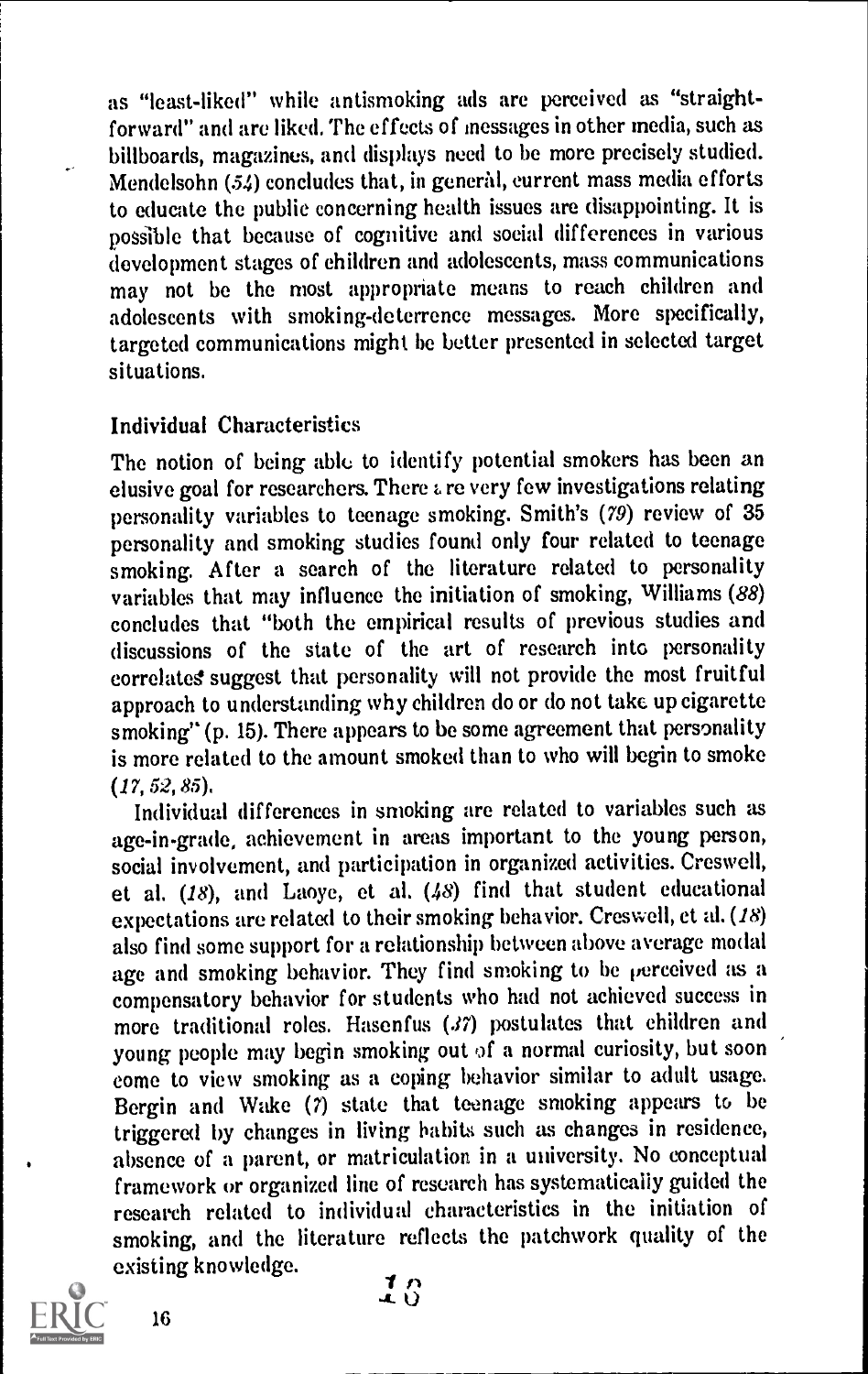#### Perceptions of Dangers of Smokinz

A recent trend in smoking and health research involves an attempt to identify and modify perceptions on the part of children and adolescents of the dangers of smoking. Evans, et al. (29) suggest that fear-based smoking-deterrence messages to this age group, enumerating the future costs of smoking heart disease, lung cancer, and other serious diseases or death --are often ineffective because most children and young adolescents are more present- than future-oriented. They find it difficult to perceive such future dangers as meaningful or even important. Studies designed to communicate the immediate physiological effects of cigarette smoking on healthy young people  $(35, 77)$  may help to make the health dangers more immediate and compelling. Filmed demonstrations comparing teenage smokers and nonsmokers by the nicotine in their saliva, the carbon monoxide in their breath, and their heart function are components of the 3-year longitudinal study by Evans, et al.  $(31)$ .

#### Critical Evaluations of Some Current Prevention Programs

Several reviewers  $(29, 34, 67)$  point out the serious limitations that exist in evaluating research in this area. A lack of common definitions of smoking behavior, reliance on self-reporting and lack of objective measures of smoking, attrition rates in long-term studies, inappropriate statistical analyses, biased sampling errors inherent in using available volunteer populations, and lack of appropriate control groups are major limitations of the vast majority of the studies reviewed. The results of such studies must thus be viewed with caution.

Most smoking prevention programs have not been specifically directed at childrea and adolescents who logically should be the key target of such programs. Rather, they have been general public information campaigns conducted by private and governmental agencies, such as the American Heart Association, the American Cancer Society, and the C.S. Public Health Service. Various in-school educational programs incorporating information concerning the health hazards of smoking into course curricula and special programs with certain unique features have also been instituted.

#### Public Information Campaigns

Major criticisms are leveled at many public information smokingprevention campaigns. Too often these programs fail to build in adequate evaluations. Also, they tend to be notional and atheoretical. Content and persuasive strategies in these campaigns are too often arbitrarily chosen, based on subjective judgment, rather than being systematically pretested. Bradshaw  $(11)$  reviews 14 public educational campaigns between 1960 and 1970 involving local communities, schools, and universities in both the United States and the United Kingdom. He

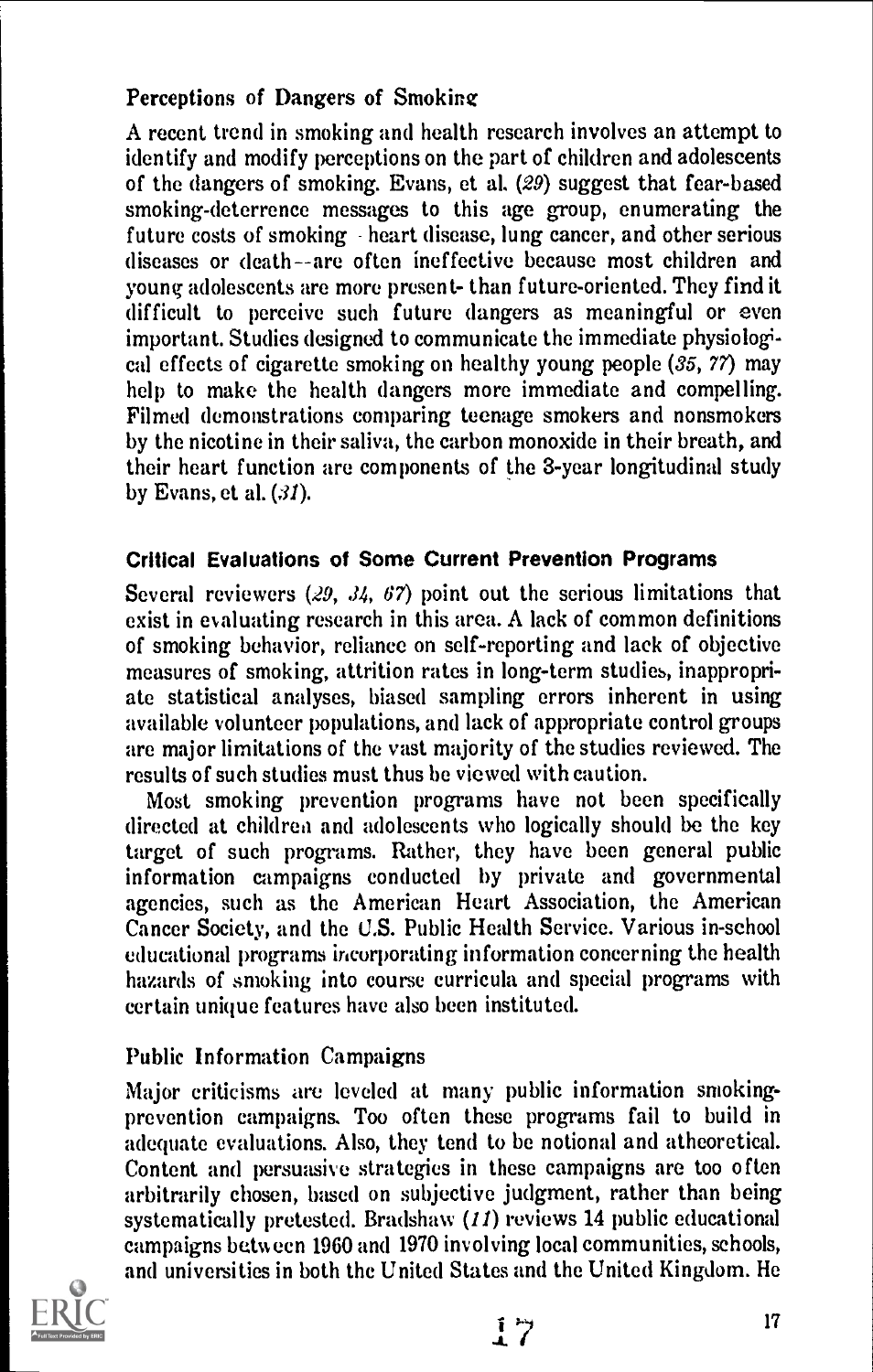concludes that the effects of these campaigns on smoking behavior have been minimal at best with many producing no apparent effect. The failure to conduct adequate follow-up evaluations and to include comparison control groups in studies carried out are among other criticisms made of these campaigns. Recognizing the many limitations of these campaigns, Bradshaw calls for more systematically developed communications which can become the basis of widely disseminated programs to deter young people from acquiring the smoking habit.

Public information campaigns aimed at prevention can also be criticized for failing to evaluate the program's impact over extended periods of time. For example, Fishbein  $(34)$ , in a recent report to the Federal Trade Commission, indicates that at the present time we do not have enough information about the beliefs, attitudes, and intentions already held by the public with respect to smoking decisions (i.e., to initiate, reduce, increase, or stop) or information regarding the degree to which these decisions are under attitudinal or normative control. Fishbein suggests that this information is necessary in order to develop communication materials of all kinds that would contain the most appropriate arguments for affecting a given smoking decision. Concluding his report, he states that "Although there is much that could be done immediately to inform the public, much more research is necessary if one wishes to maximize the likelihood that information will also influence a smoking decision" (p. vi).

Most critically, public information campaigns directed at prevention of smoking have been too broadly targeted. They have not reflected the beliefs, attitudes, and intentions held by what should be the prime target for prevention programs: children and adolescents. As mentioned earlier, such campaigns must take into consideration the specific developmental level of the child or adolescent. Evans, et al. (31), for example, find that older adolescents may respond to different smoking prevention messages than younger adolescents.

#### School Programs

The majority of school programs are preventive in intent, whether they are oriented toward exploring generic research issues or are merely single classroom demonstrations of so called "hands-on" programs designed to illustrate some specific aspect of smoking.

Unfortunately, the vast majority of such programs possess methodological shortcomings, particularly in evaluation designs. Many of the reports of these programs fail to present the documentation necessary for the most rudimentary evaluation by the reader. It should be noted, however, that much of the literature related to children and smoking is found in publications that may not require or encourage reports which arc carefully detailed and which include rigorous evaluations.

Many of these reports are anecdotal or descriptive in nature or are offered merely as guidelines for curriculum planning and implementa-

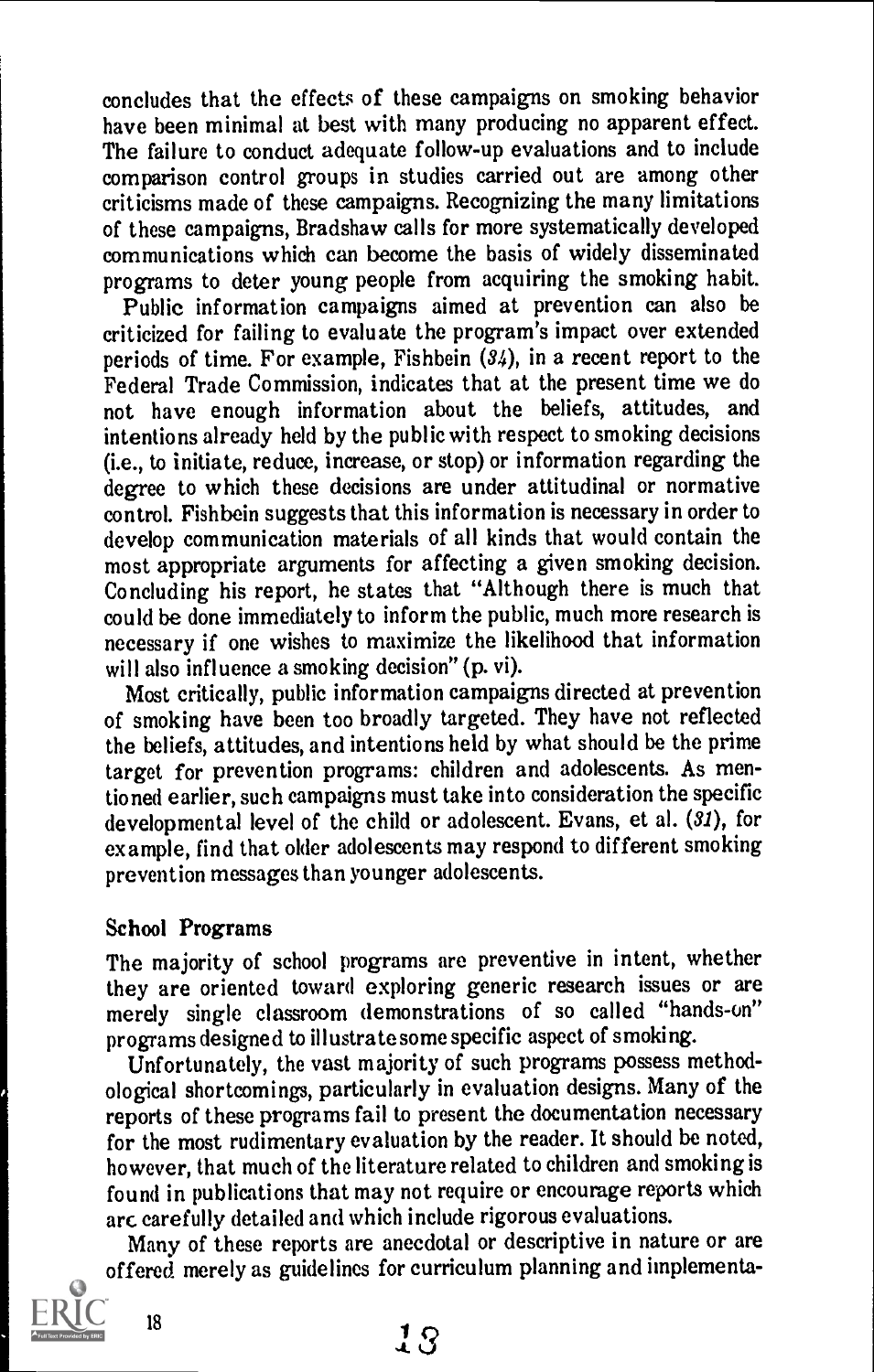tion. Such a morass of programs reported so loosely cannot be compared within any theoretical framework. This leads to frequent repetition of efforts. It appears that in school smoking-prevention programs, the "wheel" is regularly reinvented. Since a critical evaluation of most school programs is thus virtually impossible, at least some observations concerning current school programs will be presented and the implications of these observations for planning more rigorously evaluated programs will be discussed.

In a recent review, Thompson (84) expresses a general cynicism concerning the effectiveness of school programs. She further states that multimethod campaigns and youth-to-youth programs are generally ineffective. Terry and Woodward (82) report that relatively few teachers are trained as health educators, and Chen and Rakip (15) find serious problems in teacher implementation of programs on smoking and health. Teachers themselves often express a lack of confidence in their ability effectively to implement smoking education programs. This inability may be reflected in Levitt's  $(49)$  survey of 50,000 Indiana school children, in which less than 1 percent of the students indicate receiving information about smoking in school health classes. A comprehensive program for teacher training, at the preservice and inservice levels, in evaluating and implementing smoking and health programs is an area where effective action could be taken based on present knowledge and research.

One promising trend involves preplanned longitudinal, comprehensive studies in school settings carried out by large institutions (e.g., universities) with a strong commitment to evaluation. The pressure to produce immediate and specific effects on smoking is somewhat lessened because they are being carried out in the context of longrange evaluation. Thus the investigator has the opportunity to design conceptually sound projects based on sophisticated models. Such studies are also fruitful in producing spinoff studies that test specific hypotheses, pinpoint effects, and eliminate unworkable approaches. Stringent preplanned evaluation is an integral part of the best of these in-school programs. While such long range programs, implemented and evaluated over substantial periods of time, are both costly and difficult to manage scientifically and logistically, the data produced may have important implications for developing systematic theoretical concepts and in generating new research. Such studies may come closer to isolating the complex social, physiological, and psychological factors that underlie the smoking phenomenon. Generally, such programs are carried out so that the community continues to benefit from the program after its completion, since it provides pretested and evaluated Materials for incorporation into school curricula.

One of the best known of the longitudinal, comprehensive studies is the National Clearinghouse for Smoking and Health's School Health Curriculum Project (based on the so-called Berkeley model) that has

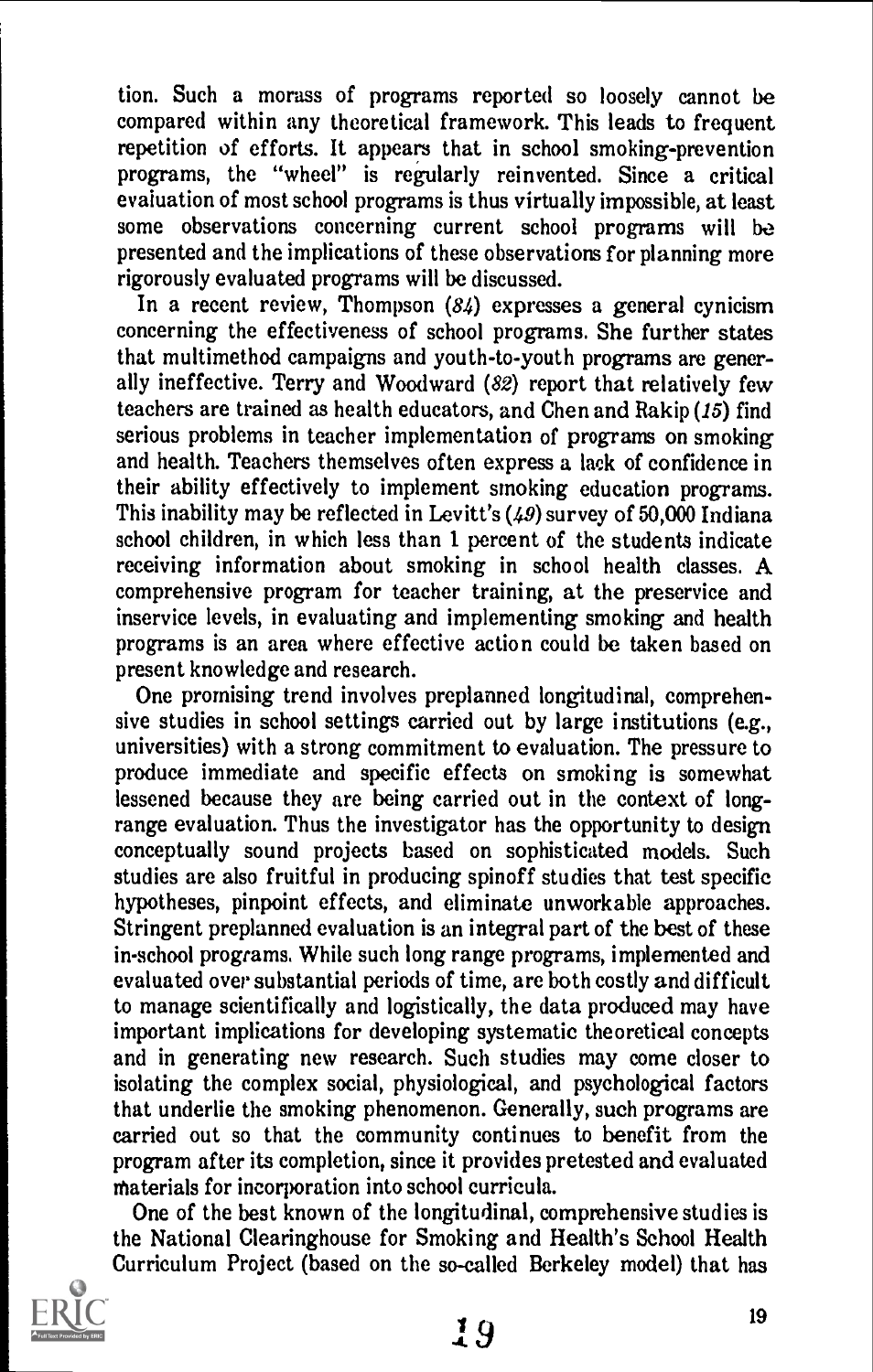been introduced into more than 200 school districts in 28 States. The curriculum is based on results of empirically tested concepts related to communicating health knowledge to children, i ncluding information about smoking. It is being implemented in programs from kindergarten through seventh grade at the present time. Evaluation components of the program are just now beginning to yield results. In the smoking area, a substantial relationship between enrollment and nonenrollment in the program and smoking knowledge and behavior has been claimed (58). However, a careful inspection of the quasi-experimental study on which that assertion is based reveals only small inconsistent differences (56). Detailed descriptions of the implementation of this program are given by Edson (23), Caramanica, et al. (14), and Albino and Davis (2). (The School Health Curriculum Project is discussed more fully in another chapter in this report.)

The University of Illinois Antismoking Education Study (19, 20) has been underway for more than a decade. It has produced several smoking-measurement instruments that have been used in a numberof smoking studies. These instruments incorporate informational, attitudinal, and self-report behavioral components but have not been validated against more objective measures of actual smoking.

The Illinois Antismoking Education Study generated several kinds of studies which address themselves to evaluating various in-school approaches to control smoking. For example, in one study, Irwin, et al.  $(41)$  examine the relative impact of the regular classroom teacher as a smoking information communicator compared with teachers especially trained in health communication. Although they find that the classroom teacher was at least as effective as the specially trained teacher, more recent studies (82) do not necessarily support this conclusion. An intention-to-smoke measure was also developed as a result of the Illinois study. Using this measure, Laoye, et al. (48) find that a 2-year projection of smoking could be successfully demonstrated. Merki, et al. (55) explore smoking behavior of rural high school students and find that student smoking is related to parental smoking habits, participation in school group activities, and lower educational aspirations. From a 9-month participant-observation study, Newman (63, 64) concludes that both covert and overt smoking are low-status activities for ninth grade girls and overt smoking is a low-status activity for boys. (The Illinois study is also described more fully elsewhere in another chapter in this report.)

In Houston a 3-year longitudinal study reported by Evans, et al. (31) is being undertaken. It is designed to train junior high school students to resist the pressures to smoke from peers, the media, and models of smoking parents. Also involved in this study are interventions that monitor smoking and those that communicate immediate physiological effects of smoking. A nicotine-in-saliva measure is employed to increase the validity of self-reports of smoking. A major purpose of the



 $20$  20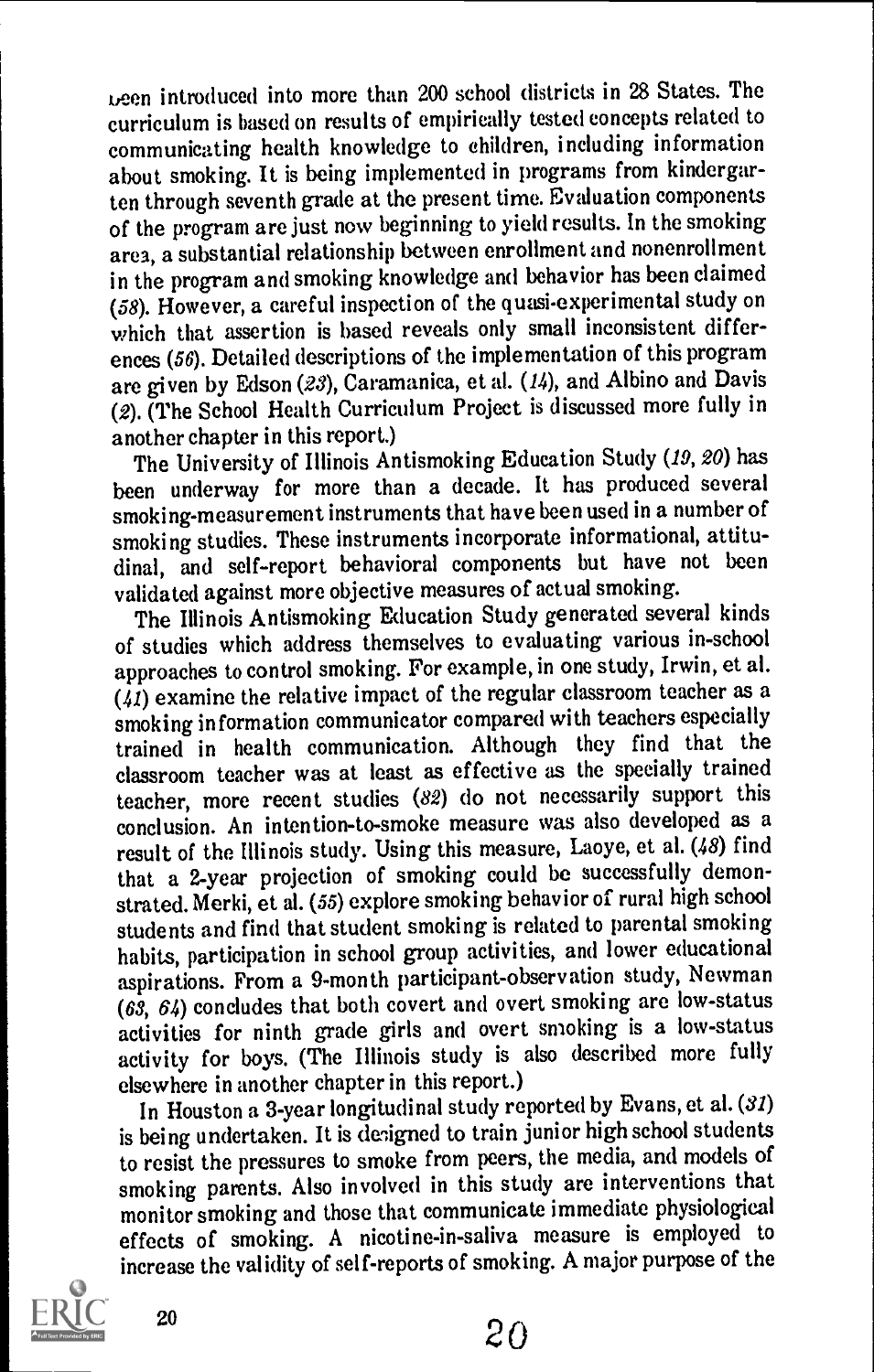study is to explore the feasibility of incorporating into school health programs inoculations-against-social-pressures-to-smoke messages in lieu of the frequently used fear-arousal, impersonal, informationcentered communications. Preliminary results indicate that such intervention strategies, based on the use of films whose content is derived from feedback from students themselves, may be effective with some students in deterring the onset of addicted smoking, although the final results await the completion of the final years of the investigation. Also, further replications of this general approach to thwarting smoking behavior in adolescents, using either films or more personalized interventions, are being undertaken at Stanford (Cheryl Perry), the University of Minnesota (C. A. Johnson), Tyler, Texas (Richard Evans), and elsewhere.

#### General Comments

Obviously, the psychosocial factors that influence the initiation of smoking are varied and complex. Aside from a few promising prevention programs, most of them fail to encompass psychosocial conceptual frameworks. Obviously, there is also a great need for such programs to be more carefully planned, contmlled, and evaluated.

Fodor, et al.  $(36)$  propose that educational programs that deal with the totality of man as a complex being offer the most promise. "Smoking education must, in fact, become health education, taking into consideration the multiplicity of factors related to smoking and health - physical, mental, and social" (p. 94). Rabinowitz and Zimmerli (72) recognize the complex, long-range problem:

What seems most crucial for future health education planning.....is that a 'one-size-fits-all' approach is contraindicated to student health teaching in terms of message content, structure, and perhaps, classroom delivery. To achieve comparable outcomes it may be essential that several distinct approaches to smoking education be explored for social subgroups with demonstrably different backgrounds of exposure, involvement, and maturation (p. 330).

The best efforts at present appear to possess at least some conceptual basis, are long-term, multiphasic studies attempting to establish good baseline data, develop and test specific hypotheses using carefully controlled methods of investigation, employ objective measures of smoking to validate self-reports, and include evaluations of the program through several years of implementation.

The ideal prevention program would follow the example of Sweden (76) where a 25-year effort has begun whose objective is to make those born in 1975 a nonsmoking generation. The program began in 1974 with expectant parents and is presently concentrating on withdrawal clinics and other measures to develop a nonsmoking environment for those children born in 1975. Educational efforts for adults and children

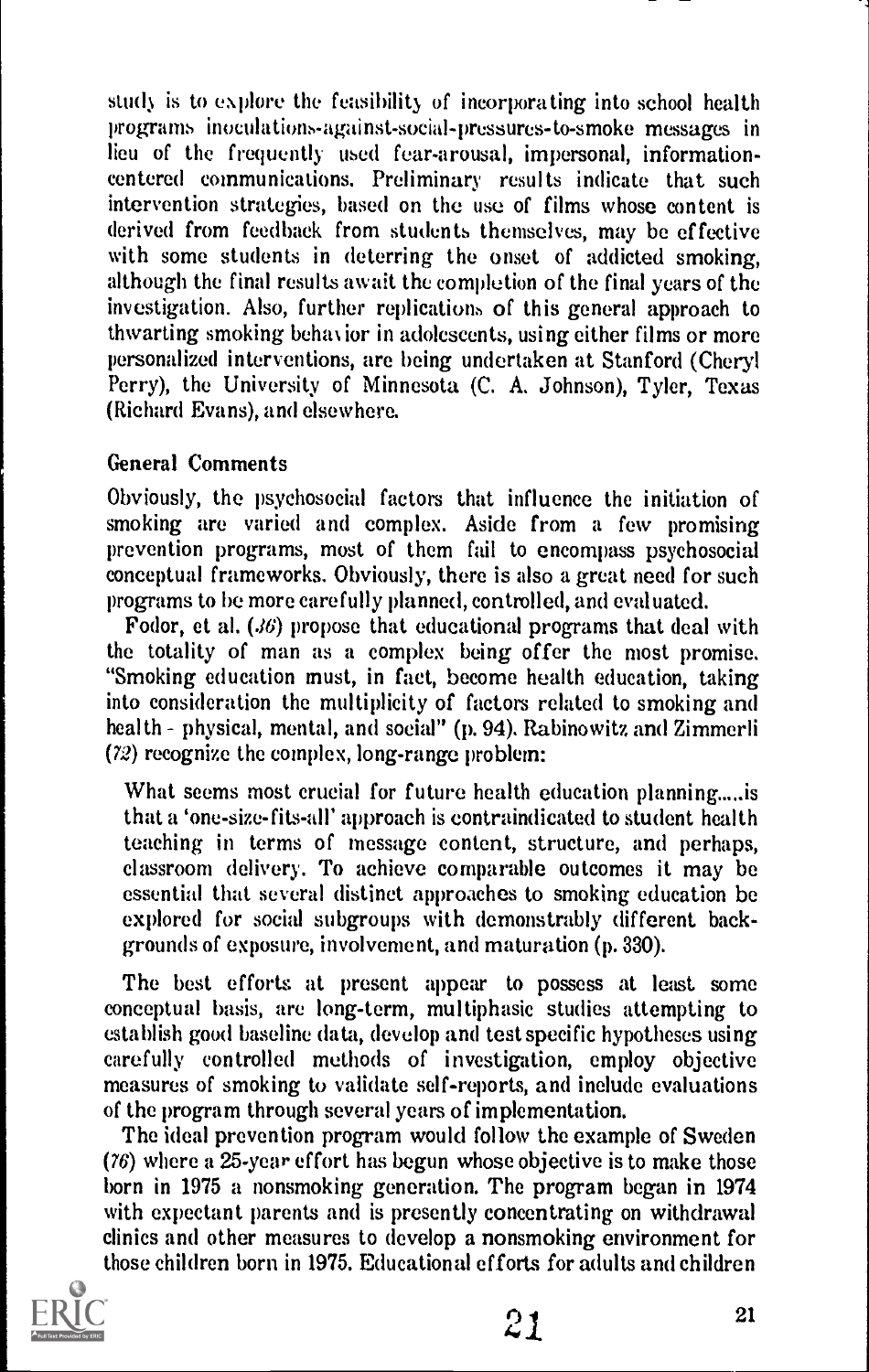and increased governmental control over advertising and marketing of tobacco products are being implemented, and an all-out effort is being made to create a nonsmoking generation in a nonsmoking environment, supported by both governmental efforts and the general public.

#### Some Recommendations for Future Research and Prevention Programs

Although recommendations for future research and prevention programs logically emerged in several earlier sections of this chapter, some additional recommendations may be in order. Most of the current research concerning psyehosocial determinants of smoking in children and adolescents tends to be correlational in nature. Because of the limited amount of variance accounted for, it is difficult to establish a precise linkage between any given psychosocial influence and the initiation of smoking. Just as Jessor and Jessor (43) have found with respect to the use of other drugs, it is likely that an array of social influences precipitates the onset of smoking. What may be needed now is the selection of some of these specific influences for particular attention. For example, the influence of the mass media on smoking initiation, which currently appears to be uncertain, might be better understood through a series of small, well-controlled basic investigations. The results of such investigations should be interpreted within the context of the broader impact of the mass media on the behavior of children and adolescents to avoid the criticisms leveled at how the research concerning violence and television was conducted. Additionally, just as the focus in the area of television or films and behavior has shifted from exploring how they precipitate antisocial behavior to how they may encourage prosocial behavior (6), some of these investigations should also examine how the mass media have perhaps inadvertently contributed to the child's decision not to begin smoking, or to quit before he or she has become a confirmed smoker. Perhaps the use of mass media to counter prosmoking influences should also be further explored. A similar approach might be used to explore more explicitly how to counteract the impact of social pressures in the initiation of smoking (27, 31).

Lacking in most of the investigations reviewed is an adequate conceptual base. As discussed earlier, certain types of major conceptual models in developmental and social psychology have gone virtually unexplored as a source of hypotheses for research in the area of smoking in children and adolescents. Many other current conceptual directions in psychology could well be explored as they relate to smoking. The theory of cognitive dissonance (33), Fishbein's beliefbehavior concepts  $(34)$ , Kohlberg's theory of moral development  $(47)$ , impression formation (81), attribution theory (44. 45), decision-making in children (12), Jessor and Jessor's multi-determinant conceptual

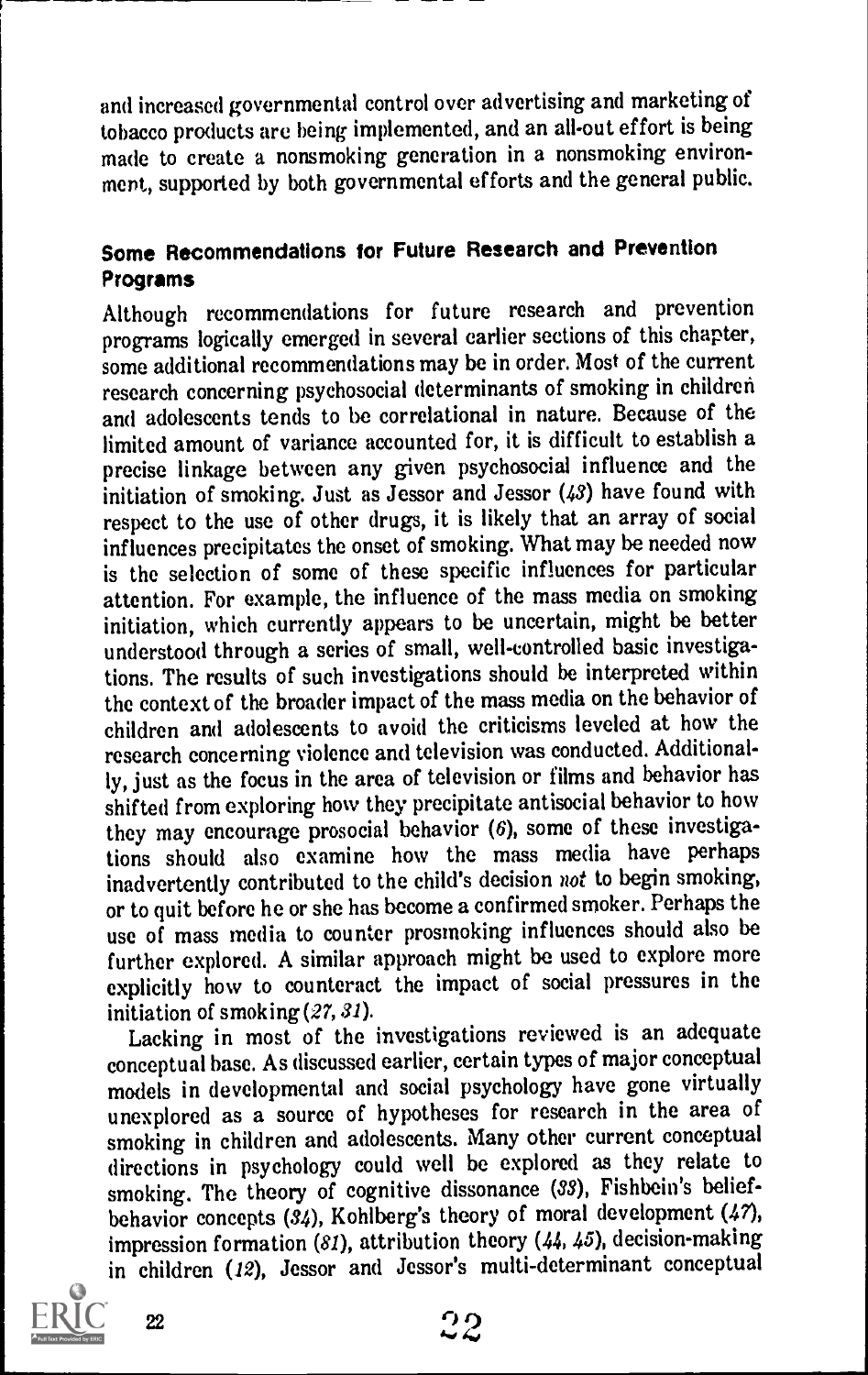structure of problem behavior  $(43)$ , and the concept of risk-taking  $(21)$ are all examples of theoretical areas that might generate some testable hypotheses in this area of smoking.

Still another important area of research would be to explore the interrelationship of the initiation of smoking in children with other health behaviors. For example, some provocative studies (8, 40), though not confirmed by other studies such as O'Donnell's (66), suggest that smoking may be a "drug entrance ticket." Children who begin smoking are more likely to begin using alcohol and hard narcotics. Certainly, a careful examination of such types of health-behavioral interrelationships would be a crucial area of  $r$  earch. Likewise, how does smoking relate to the over-all lifestyle of the developing child? A look at the "natural development" of the smoker, perhaps even completing a few studies, such as those the Jessors (43) have done with drug usage, which examine very small samples of children over time, might generate a number of significant hypotheses.

However, as is being demonstrated in at least one current investigation (31), useful intervention programs might already be developed which may have a better chance of having a long-term impact on the smoking behavior of adolescents than the largely feararousal, impersonal, information-oriented approaches generally used. Virtually all investigations in this area report that adolescent smokers and nonsmokers alike really believe that smoking is potentially dangerous to one's health (34). Obviously, this fear does not appear to be enough to deter the onset of smoking or to be sufficiently successful in motivating smokers to stop  $(31)$ . Therefore, other types of emphases in prevention programs should be developed. Such intervention programs should apply the method of successive approximation. At each step of the way, the target population of children or adolescents should provide input into the content of the intervention within the context of an appropriate psychosocial, conceptual framework. All intervention materials should be pretested on the children.

Whatever the content of the intervention program, great care should be taken to plan and utilize an adequate evaluation methodology. Failure to incorporate rigorous evaluation procedures emerges as a significant limitation of virtually all of the intervention programs reviewed. One particularly troublesome problem in evaluation methodology deals with the appropriate criterion for the impact of a program. Measures of information about smoking, attitudes towards smoking, or self-reports of smoking may not be adequate indicators of a program's impact. Serious questions are raised in contemporary social psychological literature (30, 32) concerning the relationship between information gain and attitude change and behavior. It would be most unfortunate to conclude that a demonstration of the presence of increased information about smoking dangers or an attitude change toward smoking has necessarily had a signif icant impact on smoking behavior.

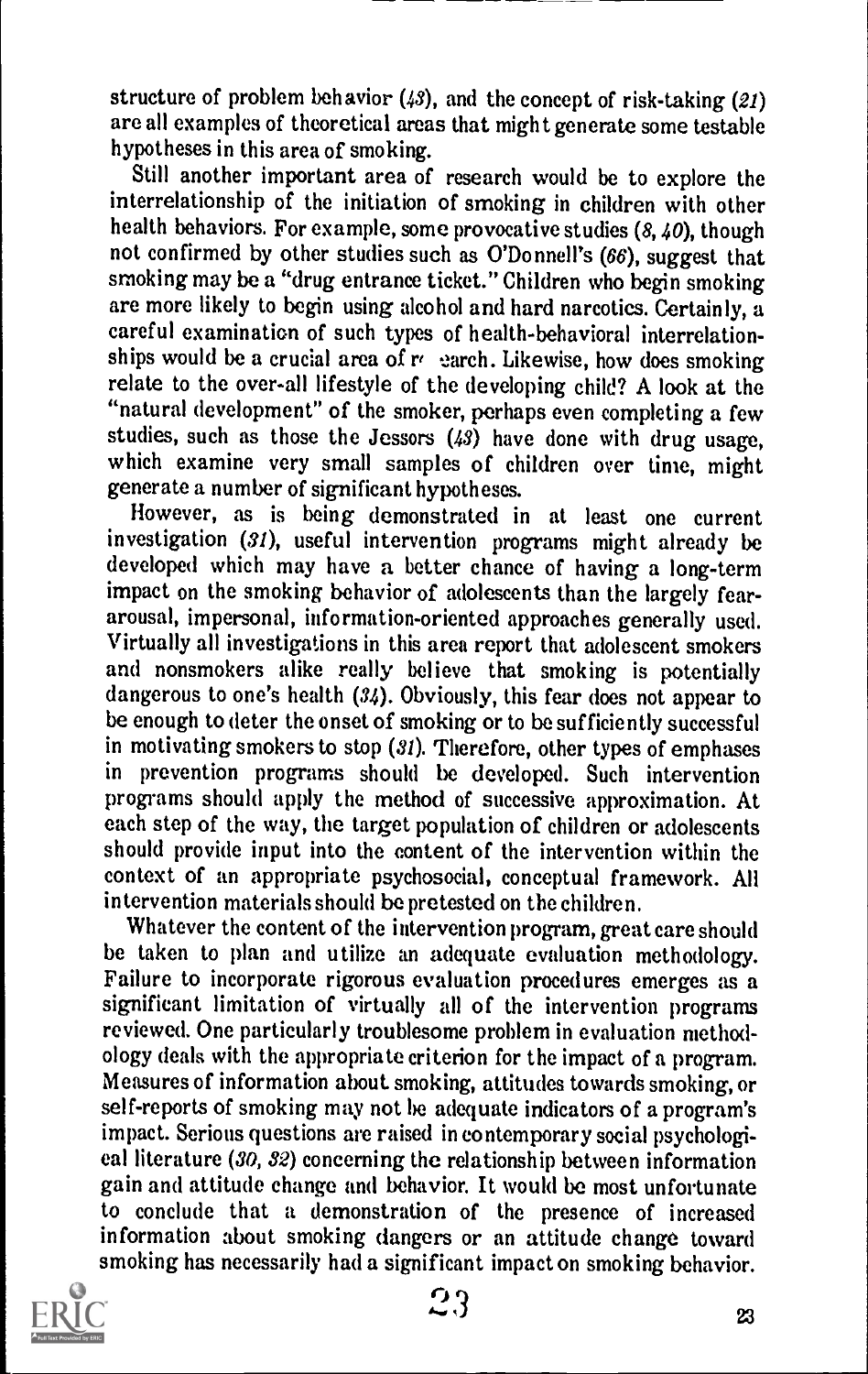Furthermore, as smoking among children and young adolescents is a taboo and socially unacceptable behavior in many social settings (e.g., in schools), self-reports of smoking may be inaccurate.

The majority of the investigations reviewed, whether they are examinations of psychosocial factors, surveys, smoking informational campaigns, or in-school educational programs, rely heavily upon selfreport measures of smoking. Investigators (73) in the behavioral science literature describe the existence of an acquiescience or interpersonal expectation effect; that is, subjects report what they believe the experimenter expects whether or not it is a true reflection of their actual behavior. Dunn (22) questions how much credence can be given to the introspective reports of smokers. He states: "Factors such as the need for social approval of opinionsand actions, the need to justify a preference commitment, order of presentation effects, brand imagery effects, halo effects, and the yea-saying tendency are collectively more determinative of a report of a smoke-induced sensory experience than is the sensory experience itself" (p. 98). Although this statement refers principally to self-reports of motivational factors in smoking, many of the same points can be applied to questioning the validity of self-reports of smoking itself.

Obviously, measures of smoking behavior that are more objective than self-reports of smoking are vital for a valid evaluation of programmed treatments. One such measure has been reported (28, 31). This involves the use of a procedure which appears to increase the validity of self-reports of smoking behavior. A mass spectrometric analysis of nicotine-in-saliva (30) is used to increase the validity of selfreports. Films depicting this analysis procedure are shown to students before they have produced a saliva specimen and before they are requested to record self-reports of their smoking behavior. This results in significantly more reports of smoking. Other investigators (74) are exploring the use of chemical indicators of smoking. However, using only direct chemical indicators as the major dependent measures may be too costly or may unly be recording recent smoking. For example, nicotine, became of its "half-life" when measured in the blood, records smoking for only a very brief period (28). Developing improved techniques for more direct measurement. of smoking is clearly an important area for future investigations.

Finally, future research and prevention programs should address themselves to the problem of establishing a truly long-term impact. Many smoking prevention programs often report optimistic success rates. The reporting of such success rates should be qualified by the possibility of the individual beginning to smoke at some later time. Inferences about the evolution of smoking suggest that by the end of the ninth grade very few adolescents are confirmed smokers. The critical level of the onset of confirmed smoking appears to be in high school (88). Therefore, the true impact of any deterrence-of-smoking



 $24$   $24$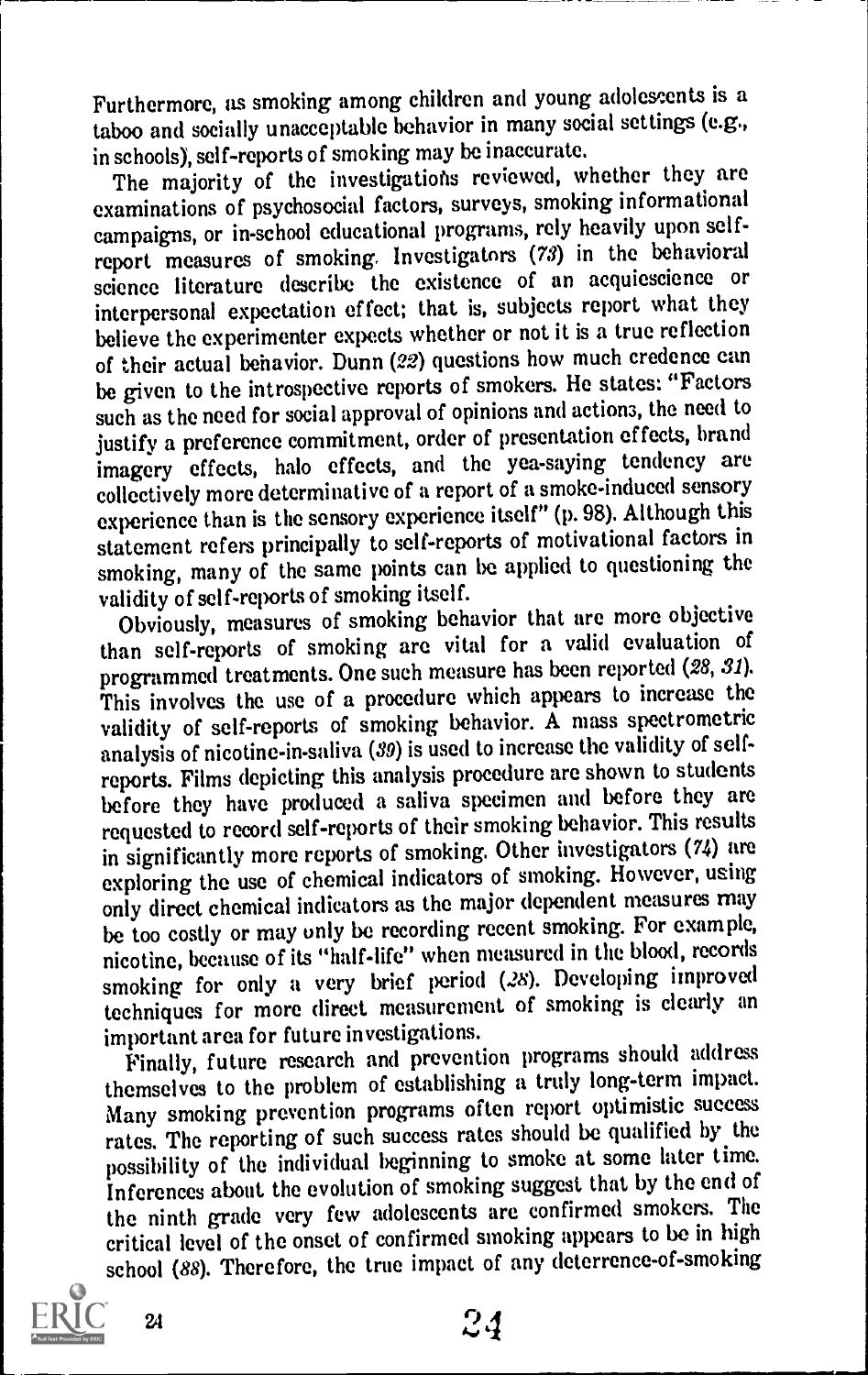program with adolescents may not even be measurable until after the adolescent has entered high school. This problem is not unlike the backsliding or recidivism encountered in virtually all smoking cessation programs (71, 83).

Thus, in recommendations for future research and in the development and implementation of prevention programs with children and adolescents, the range of possibilities appears vast. Perhaps with a focus on the initiation of smoking, much critical new knowledge of the developing life style of children and adolescents will also emerge. Surely, smoking must be regarded within the total context of the individual's development. Perhaps the real question to be answered is: why do we knowingly choose to engage in self-destructive behavior when so much of our energy is directed toward preserving our lives?

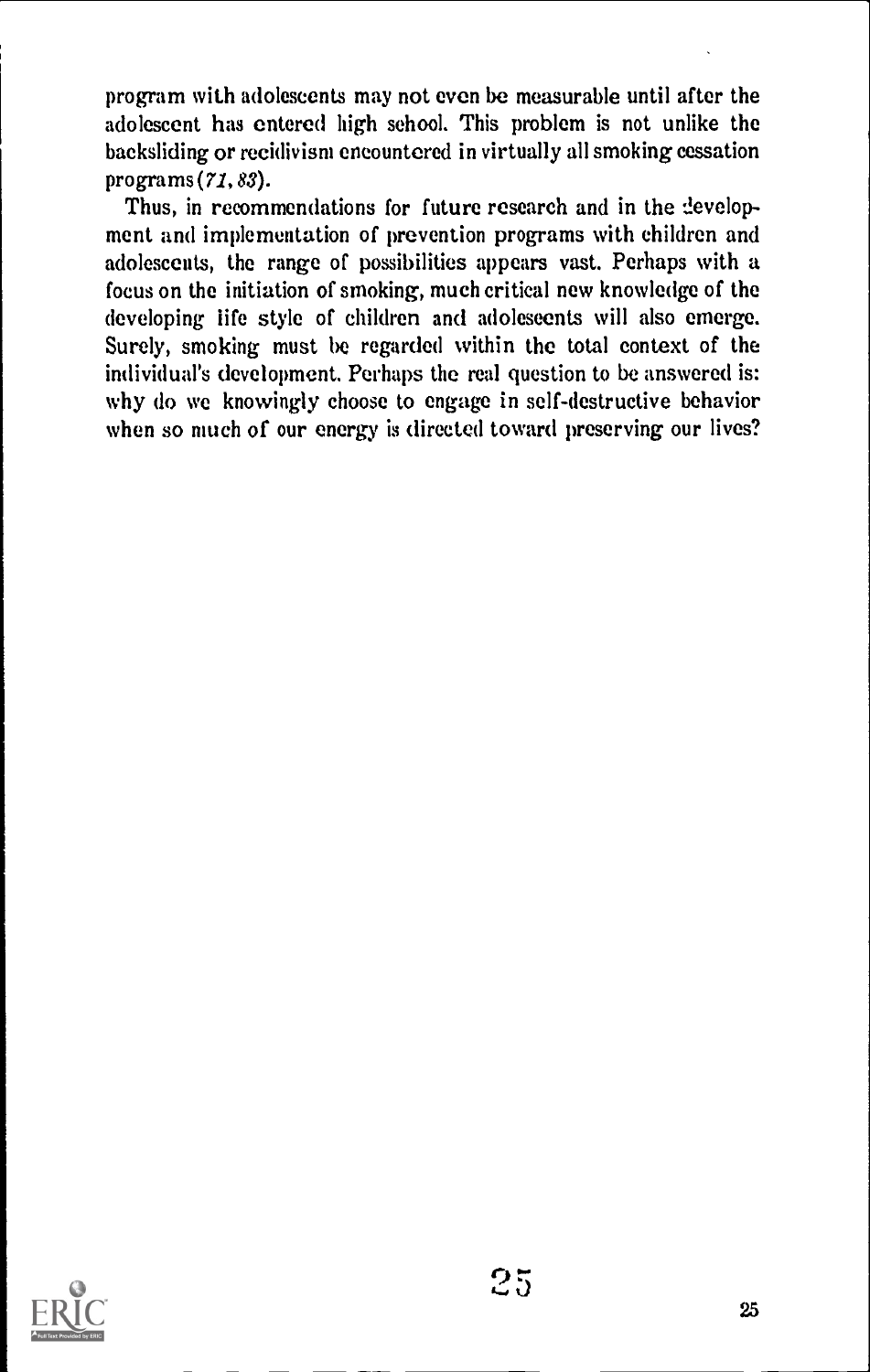#### Smoking in Children and Adolescents: Psychosocial Determinants and Prevention Strategies: References

- (/) AHMED, P.I., GLEESON, G.A. Changes in Cigarette Smoking Habits Between 1955 and 1966. U.S. Department of Health, Education, and Welfare, Public Health Service, Health Services and Mental Health Administration, PHS Publication No. 1000, Series 10, No. 59, April 1970, 33 pp.
- (2) ALBINO, J., DAVIS, R. A health education program that works. Phi Delta Kappan 57(4): 256-259, 1975.
- (3) ALLEGRANTE, J.P., O'ROURKE, T.W., TUNCALP, S. A multivariate analysis of selected psychosocial variables on the development of subsequent youth smoking behavior. Journal of Drug Education 7(3): 237-248, 1977-1978.
- (4) AMERICAN ASSOCIATION OF HEALTH, PHYSICAL EDUCATION, AND RECREATION. Smoking education: The school's responsibility. Journal of School Health 41: 444-445, October 1971.
- (5) AMERICAN CANCER SOCIETY. A Study of Public Schools Teachers' Cigarette Smoking Attitudes and Habits. American Cancer Society, August 1976, 77 pp.
- (6) BANDURA. A. Social Learning Theory. Englewood Cliffs, New Jersey, Prentice-Hall, Inc., 1977, 247 pp.
- (7) BERGIN, J.I., WAKE, F.R. Report to the Department of National Health and Welfare on Canadian Research on Psycho-Social Aspects of Cigarette Smoking: 1960-1972. Canadian Department of National Health and Welfare, 1974, 71 pp.
- (6) BLOCK, J.R. Behavioral and demographic correlates of drug use among students in grades 7-12. In: Lettiere, D.J. (Editor). Predicting Adolescent Drug Abuse. National Institute on Drug Abuse, 1975, pp. 263276.
- (9) BORLAND, B.L., RUDOLPH, J.P. Relative effects of low socio-economic status, parental smoking and poor scholastic performance on smoking among high school students. Social Science and Medicine 9(1): 27-30, 1975.
- (10) BOYLE, C.M. Some factors affecting the smoking habits of a group of teenagers. Lancet 2: 1287-1289, December 14, 1968.
- (11) BRADSHAW, P.W. The problem of cigarette smoking and its control. International Journal of Addiction 8: 353-371, 1973.
- (12) BRUNER, J.S. Beyond the Information Given. New York, W.W. Norton, 1973, 502 pp.
- (13) BYNNER, J.M. The Young Smoker. Government Social Survey. London, Her Majesty's Stationary Office, 1969, 269 pp.
- (14) CARAMANICA, V.P., FEILER, E.G., OLSEN, LK. Evaluation of the effects of performance based teacher education on the health knowledge and attitudes of fifth grade students. Journal of School Health 44(8): 449454, October 1974.
- (15) CHEN, T.L., RAKIP, W.R. Are teachers prepared to implement smoking education in the schools? Journal of School Health 44(8): 438-441, October 1974.
- (16) CHEN. T.L., RAKIP, W.R. The effect of the teachers' smoking behavior on their involvement in smoking education in the schools. Journal of School Health 45(8): 455-461, October 1975.
- (17) CLAUSEN, J.A. Adolescent antecedents of cigarette smoking: Data from the Oakland growth study. Social Science anti Medicine 1(4): 357-382, 1968.
- (18) CRESWELL, W.H.. JR., HUFFMAN, W.J., STONE, D.B. Youth Smoking Behavior Characteristics and Their Educational Implications. A Report of the University of Illinois Anti-Smoking Education Study, Champaign, University of Illinois. June 30. 1970, 164 pp.
- (19) CRESWELL, W.H., JR., HUFFMAN, W.J., STONE, D.B., MERKI, D.J., NEWMAN, I.M. University of Illinois anti-smoking education study. Illinois Journal of Education 60: 27-37, 1969.

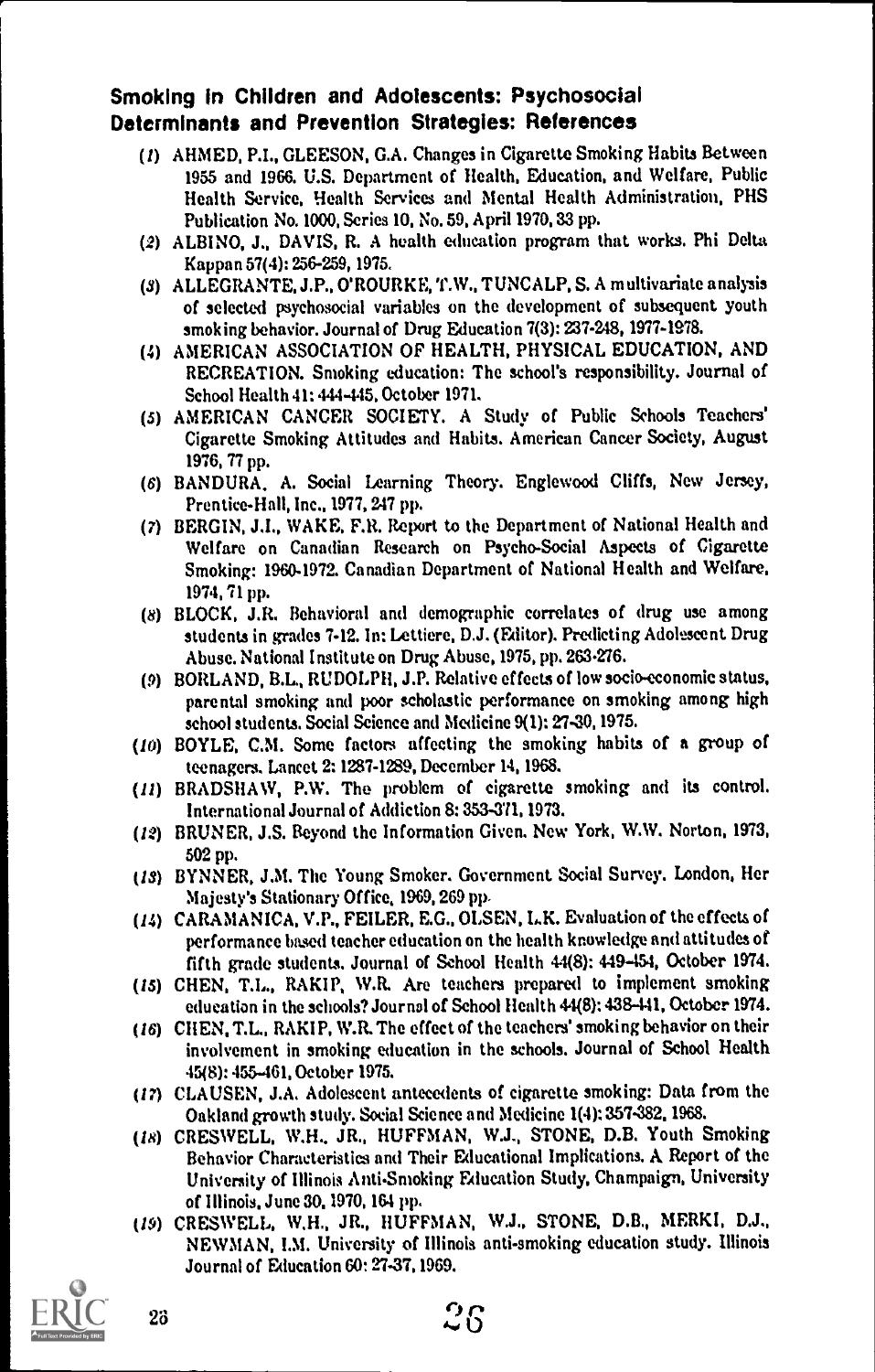- (20) CRESWELL, W.H., JR., STONE, D.B., HUFFMAN, W.J., NEWMAN, I.M. Anti-smoking education study at the University of Illinois. Health Service and Mental Health Administration. Health Reports 86: 565-576, 1971.
- (21) DION, K.L, BARON, R.S., MILLER, N. Why do groups make riskier decisions than individuals? In: Berkowitz, L. (Editor). Advances in Experimental Social Psychology, Volume 5. New York, Academic Press, 1970, pp. 305-377.
- (22) DUNN, W.L., JR. Experimental methods and conceptual models as applied to the study of motivation in cigarette smoking. In: Dunn, W.L, Jr. (Editor). Smoking Behavior: Motives and Incentives. Washington, D.C., V.H. Winston and Sons, 1973,pp. 93-111.
- (23) EDSON, L. Schools attacking the smoking problem. American Education 9(1): 10-14, January/February 1973.
- (24) ERIKSON, E.H. Childhood and Society. New York, W.W. Norton and Company, 1963, 445 pp.
- (25) EVANS, RI. Dialogue with Erik Erikson. New York, Harper and Row, 1967,142 pp.
- (26) EVANS, R.I. Jean Piaget: The Man and His Ideas. New York, E.P. Dutton and Company, 1973,189 pp.
- (27) EVANS, R.I. Smoking in children: Developing a social psychological strategy of deterrence. Journal of Preventive Medicine 5: 122-127, 1976.
- (28) EVANS, R.I., HANSEN, W.E., MITTELMARK, M.B. Increasing the validity of self-reports of smoking behavior in children. Journal of Applied Psychology 62(4): 521-523, 1977.
- (29) EVANS, R.I., HENDERSON, A.H., HILL, P.C., RAINES, B.E. Current psychological, social and educational programs in control and prevention of smoking: A critical methodological review. Atherosclerosis Reviews. (In press)
- (30) EVANS, R.I., ROZELLE, R.M., LASATER, T.M., DEMBROSKI, T.M., ALLEN, B.P. Fear arousal, persuasion, and actual versus implied behavioral change: New perspective utilizing a real-life dental hygiene program. Journal of Personality and Social Psychology 16(2): 220-227, 1970.
- (31) EVANS, RI., ROZELLE, R.M., MITTELMARK, M.B., HANSEN, W.B., BANE, A.L, HAVIS, J. Deterring the onset of smoking in children: Knowledge of immediate physiological effects and coping with peer pressure, media pressure, and parent modeling. Journal of Applied Social Psychology 8: 126-135, 1978.
- (32) EVANS, R.I., ROZELLE, R.M., NOBLITT, R., WILLIAMS, D.L Explicit and implicit persuasive communications over time to initiate and maintain behavior change: New perspective utilizing a real-life dental hygiene situation. Journal of Applied Social Psychology 5(2): 150-156, 1975.
- (33) FESTINGER, L. A Theory of Cognitive Dissonance. Stanford, California, Stanford University Press, 1957,291 pp.
- (34) FISHBEIN, M. Consumer beliefs and behavior with respect to cigarette smoking: A critical analysis of the public literature. In: Federal Trade Commission. Report to Congress: Pursuant to the Public Health Cigarette Smoking Act, For the year 1976. Washington, D.C., May 1977, 113 pp.
- (35) FODOR, J.T., GLASS, L.H. Curriculum development and implementation of smoking research: A longitudinal study. Journal of School Health 41(4): 199- 202, April 1971.
- (36) FODOR, J.T., GLASS, L.H., WEINER, J.M. Smoking behavior, cognitive skills and educational implications. Journal of School Health 38: 94-98, 1968.
- (37) HASENFUS, J.L. Cigarette and health education among young people. Journal of School Health 41: 372-376, 1971.
- (38) HILL, D. Peer group conformity in adolescent smoking and its relationship to affiliation and autonomy needs. Australian Journal of Psychology 23(2): 189- 199, August 1971.

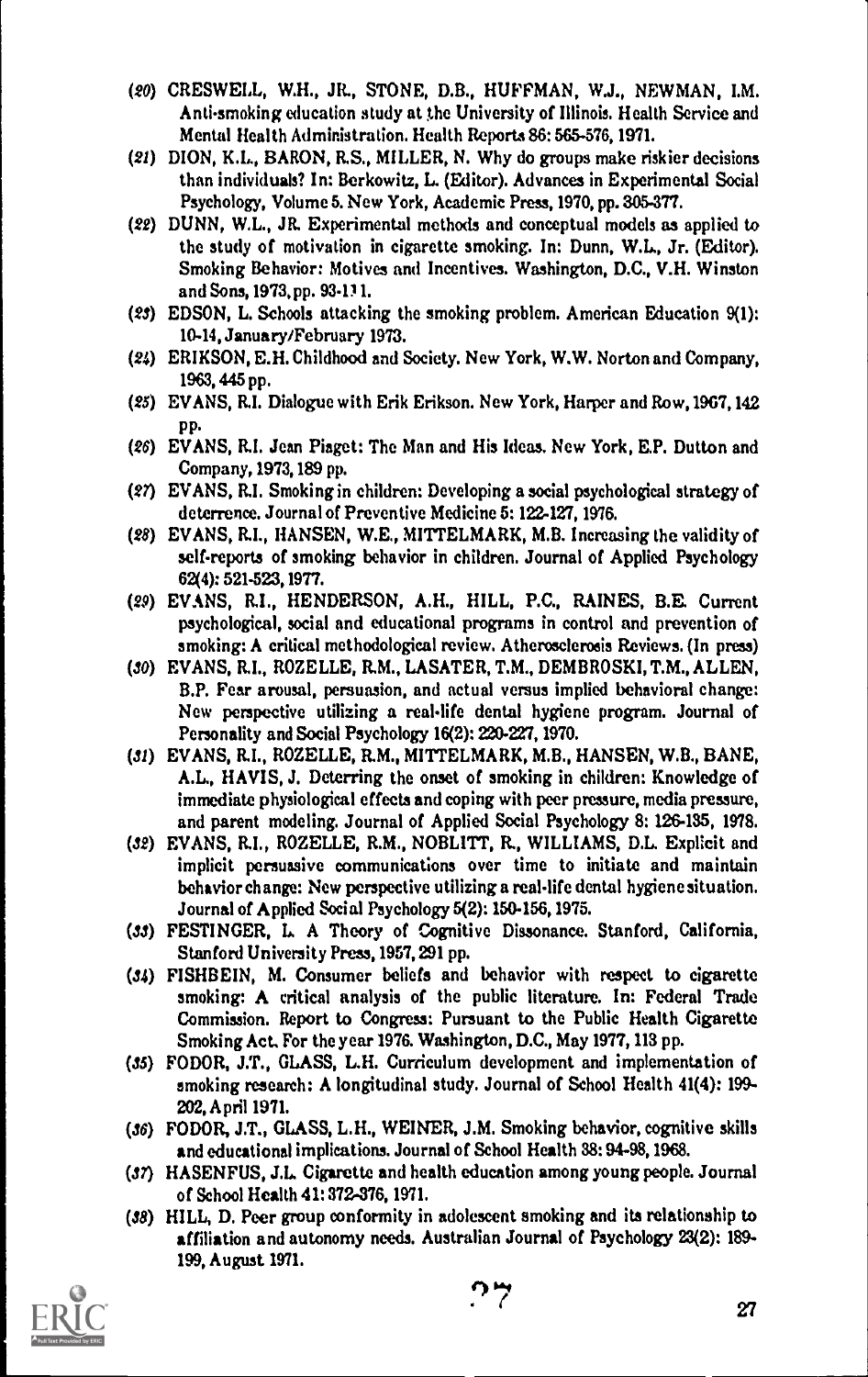- (39) HORNING, E.C., HORNING, M.G., CARROLL, D.I., STILLWELL, RN., DZIDIC, I. Nicotine in amokers, non-smokers and room air. Life Science 13(10): 1331-1346, 1973.
- (40) HRANCHUK, K.B., CHRISTIE, D., HRANCHUK, M., KENNEDY, C. Psycho-Social Aspects of Cigarette Smoking, 1972-76. Ottawa, Ontario, Canadian Council on Smoking and Health, March 1, 1978, 217 pp.
- (41) IRWIN, RP., CRESWELL, W.H., JR, STAUFFER, D.J. The effect of the teacher and three different classroom approaches on seventh grade students' knowledge, attitudes and beliefs about smoking. Journal of School Health 40(7): 355-35% September 1970.
- (42) JARVIK, M.E., CULLEN, J.W., GRITZ, RR., VOGT, T.M., WEST, U. (Editors). Research on Smoking Behavior. NIDA Research Monograph 17. U.S. Department of Health, Education, and Welfare, Public Health Service, Alcohol, Drug Abuse and Mental Health Administration, National Institute on Drug Abuse, DHEW Publication No. (ADM) 78-581, December 1977, 383 pp.
- (43) JESSOR, R., JESSOR, S.L. Problem Behavior and Psychosocial Development. A Longitudinal Study of Youth. New York, Academic Press, 1977, 281 pp.
- (44) JONES, E.E., DAVIS, K.E. From acts to dispositions: The attribution process in peraon perception. In: Berkowitz, L. (Editor). Advances in Experimental Social Psychology, Volume 2. New York, Academic Press, 1965, pp. 219-266.
- (45) KELLEY, H.H. Attribution in Social Interaction. Morristown, New Jersey, General Learning Press, 1971, 26pp.
- (46) KELSON, S.R., PULLELLA, J.L., OTTERLAND, A. The growing epidemic. A survey of smoking habits and attitudes toward smoking among students in grades 7 through 12 in Toledo and Lucas County (Ohio) Public Schools-1964 and 1971. American Journal of Public Health 65(9): 923-938, 1975.
- (47) KOHLBERG, L. Development of moral character and moral ideology. In: Hoffman, M.L., Hoffman, L.W. (Editora). Review of Child Development Research, Volume 1. New York, Russell Sage Foundation, 1964, pp. 383-431.
- (48) LAOYE, J.A., CRESWELL, W.H., JR., STONE, D.B. A cohort study of 1,205 secondary school smokers. Journal of School Health 42(1): 47-52, January 1972.
- (49) LEVITT, E.E. Reasons for smoking and not amoking given by school children. Journal of School Health 41: 101-105, February 1971.
- (50) LEVITT, RE., EDWARDS, J.A. A multivariate study of correlative factors in youthful cigarette smoking. Developmental Fsychology 2(1): 5-11, 1970.
- (51) MATTHEWS, V.L. The Saakatoon Smoking Study: Habits and Beliefs of Children in Grades Seven and Eight about Smoking. Department of Social and Preventative Medicine, College of Medicine, University of Saskatchewan, Saskatoon, May 1974, 64 pp.
- (52) MCARTHUR, C., WALDRON, E., DICKINSON, J. The psychology of smoking. Journal of Abnormal and Social Psychology 56: 267-275, 1958.
- (53) MCGUIRE, W.J. The nature of attitudes and attitude change. In: Lindzey, G., Aronson, E. (Editors). Handbook of Social Psychology. Volume 3, The Individual in a Sovial Context. Reading, Massachusetts, Addison-Wesley, 1969, pp. 136-314.
- (54) MENDELSOHN, H. Mass communications and cancer control. In: Cullen, J.W., Fox, B.IL, Isom, R.N. (Editors). Cancer: The Behavioral Dimensions. New York, Raven Press, 1976, pp. 197-204.
- (55) MERKI, D.J., CRESWELL, W.H., STONE, D.B., HUFFMAN, W., NEWMAN, I. The effects of two educational methods and message themes on rural youth smoking behavior. Journal of School Health 38: 448-454, 1968.
- (56) MILNE, A.M., MARSHALL-MIES, J., COLMEN, J.G. A Study of the Impact of the School Health Curriculum Project on Knowledge, Attitude and Behavior of Teenage Students. U.S. Department of Health, Education, and Welfare, Public Health Service, Center for Disease Control, November 8, 1975, 41 pp.

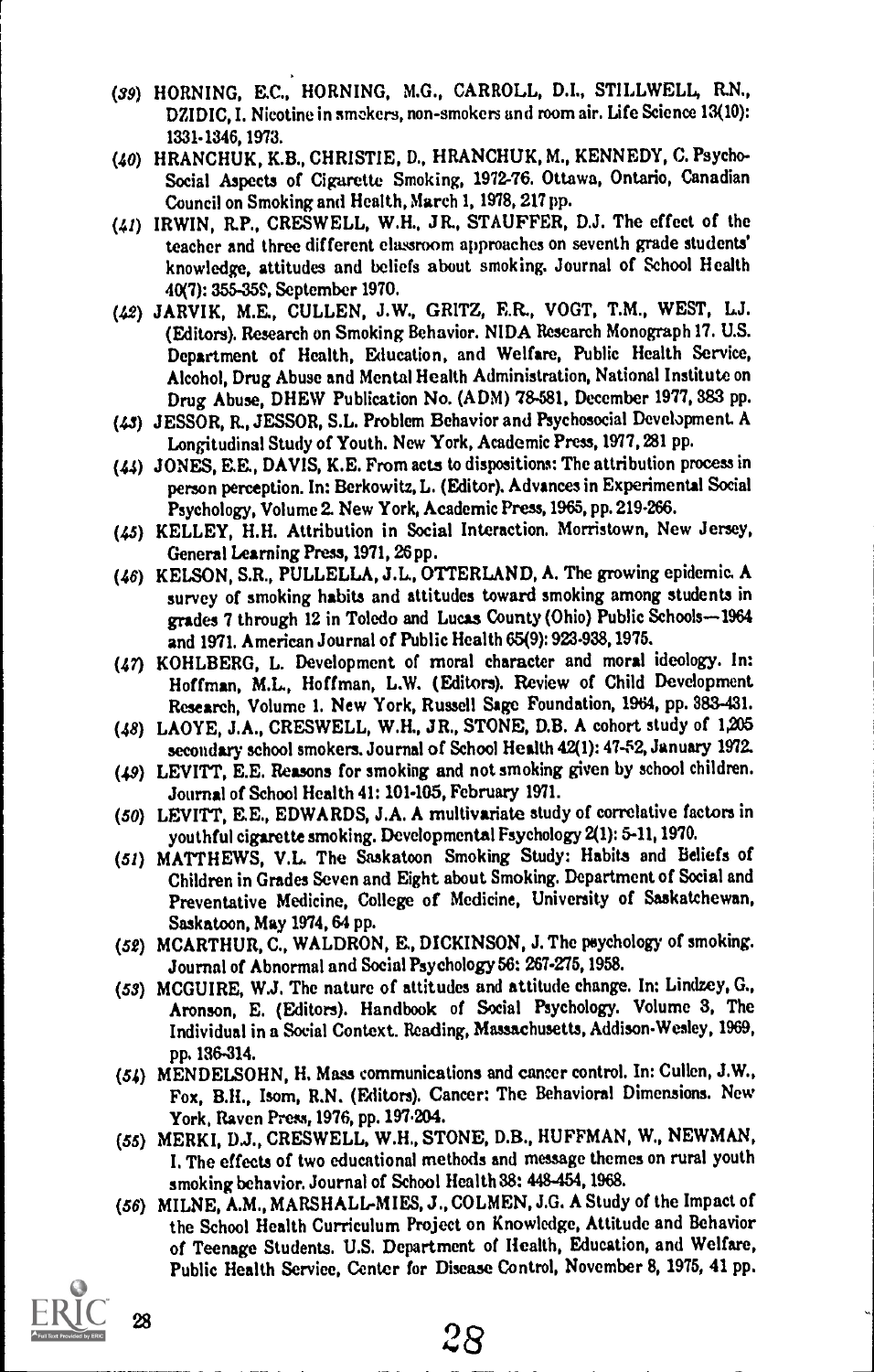- 157) NATIONAL CANCER INSTITUTE. The Smoking Digest. Progress Report on a Nation Kicking the Habit. U.S. Department of Health, Education, and Welfare, Pubhu Health Service, National Institutes of Health, National Cancer Institute, October, 1977, 127 pp.
- (58) NATIONAL CANCER INSTITUTE. AMERICAN CANCER SOCIETY. Cigarette Smoking among Teenagers and Young Women. U.S. Department of Health, Education, and Welfare, Public Health Service, National Institutes of Health, National Cancer Institute, DHEW Publication No. (NIH) 77-1203, 1976. 31 pp.
- (59) NATIONAL CLEARINGHOUSE FOR SMOKING AND HEALTH. Teenage Self-Test: Cigarette Smoking. U.S. Department of Health, Education, and Welfare, Public Health Service, Center for Disease Control, National Clearinghouse for Smoking and Health, DHEW Publication No. (CDC) 74- 8723, 15 pp.
- (60) NATIONAL INSTITUTES OF HEALTH. Respiratory Diseases: Task Force Report on Prevention, Control, and Education. U.S. Department of Health, Education, and Welfare, Public Health Service, National Institutes of Health, DHEW Publication No. (NIH) 77-1248, March 1977, 137 pp.
- (6!) NATIONAL INSTITUTES OF HEALTH. Teenage Smoking, National Patterns of Cigarette Smoking, Ages 12 through 18, in 1972 and 1974. U.S. Department of Health, Education, and Welfare, Public Health Service, National Institutes of Health, DHEW Publication No. (N1H) 76-931, 1976, 125 pp.
- (62) NEWMAN, A.N. How teachers see themselves in the exemplar role in smoking education as evidenced by their attitudes and practices. Journal of School Health 41: 275-279, May 1971.
- (63) NEWMAN, I.M. Peer pressure hypothesis for adolescent cigarette smoking. School Health Review 1: 15-18, 1970.
- (64) NEWMAN, I.M. Status configurations and cigarette smoking in a junior high school. Journal of School Health 40: 28-31, 1970.
- (65) NEWMAN, LM., MARTIN, G.L., IRWIN, R.P. Attitudes of adolescent cigarette smokers. New Zealand Medical Journal 78(499): Z37-240, September 26, 1973.
- (66) O'DONNELL, J.A., VOSS, H.L., CLAYTON, R.R., SLATIN, G.T., ROOM, R.G.W. Young Men and Drugs--A Nationwide Survey. NIDA Research Monograph 5. U.S. Department of Health, Education, and Welfare, Public Health Service, Akohol, Drug Abuse, and Mental Health Administration, National Institute on Drug Abuse, February 1976, 144 pp.
- (67) O'ROURKE, T.W. Research on smoking behavior: Some limitations and suggestions for improvement. Public Health Reviews 2(1): 105-112, 1973.
- (68) PALMER, A.B. Some variables contributing to the onset of cigarette smoking among junior high school students. Social Science and Medicine 4: 359-366, 1970.
- (69) PIAGET, J. The Psychology of Intelligence. London, Routledge and Kegan Paul Limited, 1960, 182 pp,
- (70) PIPER, G.W., JONES, J.A., MATTHEWS, V.L. The Saskatoon smoking study: Resulth of the second year. Canadian Journal of Public Health 65: 127-129, Mardi/April 1974.
- (71) PYSZKA, R.H., RUGGELS, W.L., JANOWICZ, LM. Health Behavior Change: Smoking Cessation. Stanford Research Institute, Institute Research and Development Report, 1973,31 pp.
- (72) RABINOWITZ, H.S., ZIMMERLI, W.H. Effects of a health education program on junior high school students' knowledge, attitudes, and behavior concerning tobacco use. Journal of School Health 44(6): 324-330, June 1974.
- (73) ROSENTHAL, R., ROSNOW, R.L. The Volunteer Subject. New Yorl:, Wiley, 1975, 266 pp.